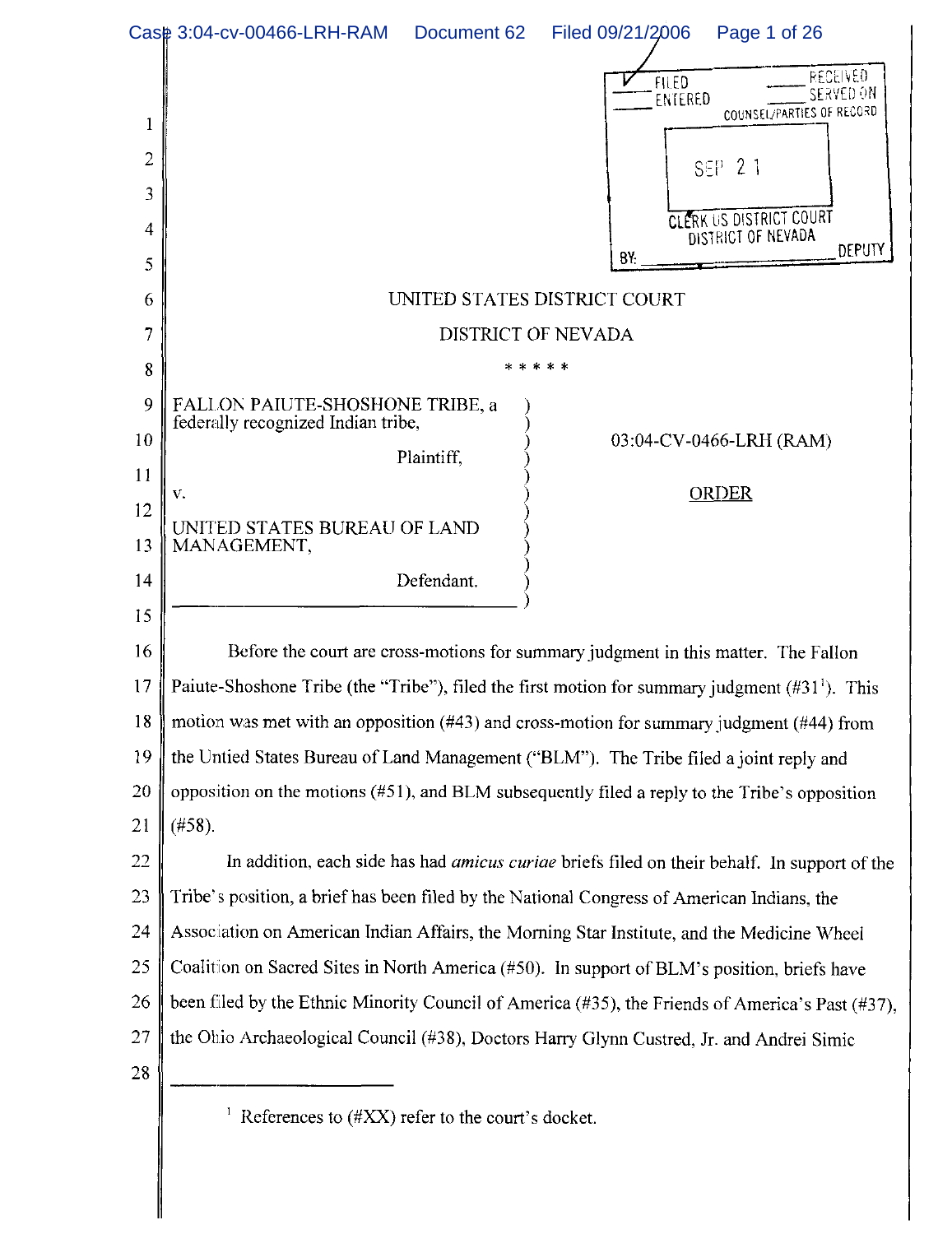$(\#39)$ , and Doctors Ives Goddard and Lyle Campbell  $(\#40)$ . A notice of non-opposition to these  $\overline{2}$ *amicus* briefs has been filed by the Tribe (#42).

3

 $\mathbf{l}$ 

# **FACTUAL AND PROCEDURAL HISTORY**

 $\overline{4}$ The heart of this matter concerns the right to possess the remains of an extremely ancient 5 habitant of Northern Nevada. On the one side, BLM seeks possession of the remains to allow for 6 further study by scientists around the world. On the other side, the Fallon Paiute-Shoshone Tribe 7 ("Tribe") seeks possession of the remains to allow for reburial. The Tribe believes that because 8 the remains have been disturbed the spirit of their ancestor is required to wander the world in a 9 state of unrest. The importance of these remains to both sides and the story of their discovery 10 and history is necessary to place this dispute in proper context.

11 The remains in question were found in 1940 during an excavation near Fallon, Nevada, in 12 a place known as Spirit Cave. Sydney and Georgia Wheeler, working for the Nevada Parks Commission, unearthed multiple burials and several associated artifacts. The most important 13 find in the excavation was the well-preserved, partially mummified body of a man now known as 14 the Spirit Cave Man. The find was removed from the cave and analyzed. Upon initial review, it 15 16 was believed that the Spirit Cave Man remains were between 1,500 and 2,000 years old. The  $17$ remains were then placed in storage in the Nevada State Museum ("Museum"), where they have remained to the present. 18

19 The Tribe states that the Spirit Cave, where the remains were found, is located on 20 traditional tribal land and that the Tribe has long believed the area to be sacred. In fact, the Tribe 21 states that its members have often avoided the cave out of respect. At the time of the discovery 22 however, and to the present day, BLM controlled the land on which the cave sits. It is, though, 23 just a short distance from Spirit Cave to the Tribe's reservation lands.

24 In 1990, Congress enacted the Native American Grave Protection and Repatriation Act 25 ("NAGPRA"), 25 U.S.C. §§ 3001, et seq. NAGPRA requires all government agencies 26 possessing Native American remains and cultural items to provide a catalogue or inventory of those items with the purpose of facilitating the return of culturally affiliated remains and cultural 27 items to their related Native American tribes. The enactment of NAGPRA and the efforts to 28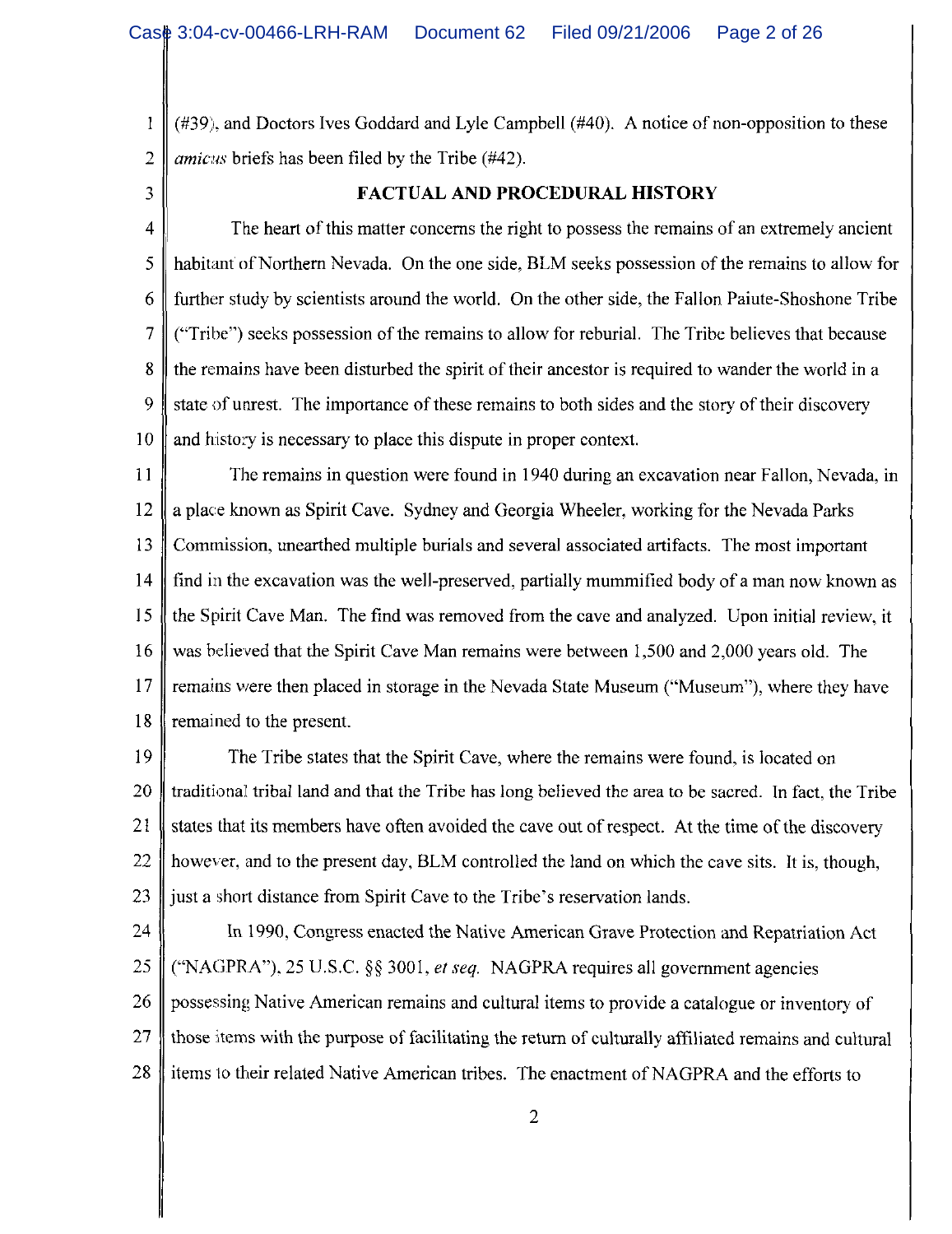inventory the Spirit Cave Man remains resulted in the current dispute.  $\mathbbm{I}$ 

 $\overline{2}$ As part of the inventory and identification process required by NAGPRA, radiocarbon 3 dating was authorized on the Spirit Cave Man remains. The dating, completed in 1994 or 1995,  $\overline{4}$ showed that the initial estimate for the age of the bones, approximately 2000 years old, was significantly flawed. The remains were, in fact, nearly 10,000 years old and, accordingly, were a 5 6 significant scientific find. The Spirit Cave Man remains were so unique that they received 7 national media coverage including a feature on the program NOVA and articles in such papers as 8 the New York Times and the Washington Post. The scientific community was also intrigued, 9 with several more requests to study the remains being made after the discovery of their age. Around this same time, the Tribe began making inquiries about repatriation of the remains. As 10 11 early as May 1996, the Tribe requested that BLM temporarily inter the remains and cease all 12 testing. The Tribe believes that it is the caretaker of the Spirit Cave Man remains and that disturbing the burial site of a deceased, such as the Spirit Cave Man, carries negative 13 14 repercussions.

15 The Museum completed its NAGPRA required inventory in July 1996 and listed the 16 Spirit Cave remains as unaffiliated. The inventory was provided to BLM, which put out a notice that the inventory had been completed in October 1996. BLM noted, as well, that it agreed with 17 the affiliation determination and implied that notification of the determination would be followed 18 19 by a brief period for responses before a final determination was made. However, this procedure never occurred and BLM authorized further study of the remains. 20

21 Results of these studies began appearing around February 1997, causing the Tribe to 22 become upset that testing of the remains continued despite their religious beliefs. Accordingly, 23 in May 1997, the Tribe requested repatriation of the remains as well as an end to further testing. 24 BLM responded, noting the previous views of the museum that the remains were unaffiliated but 25 stating that BLM would provide the Tribe with an equal opportunity to provide evidence of 26 affiliation. In September 1997, BLM requested information about the Tribe's cultural origins 27 and any other information that would not be available to BLM through its research efforts. 28

In early 1998, plans for a facial reconstruction project on the Spirit Cave Man remains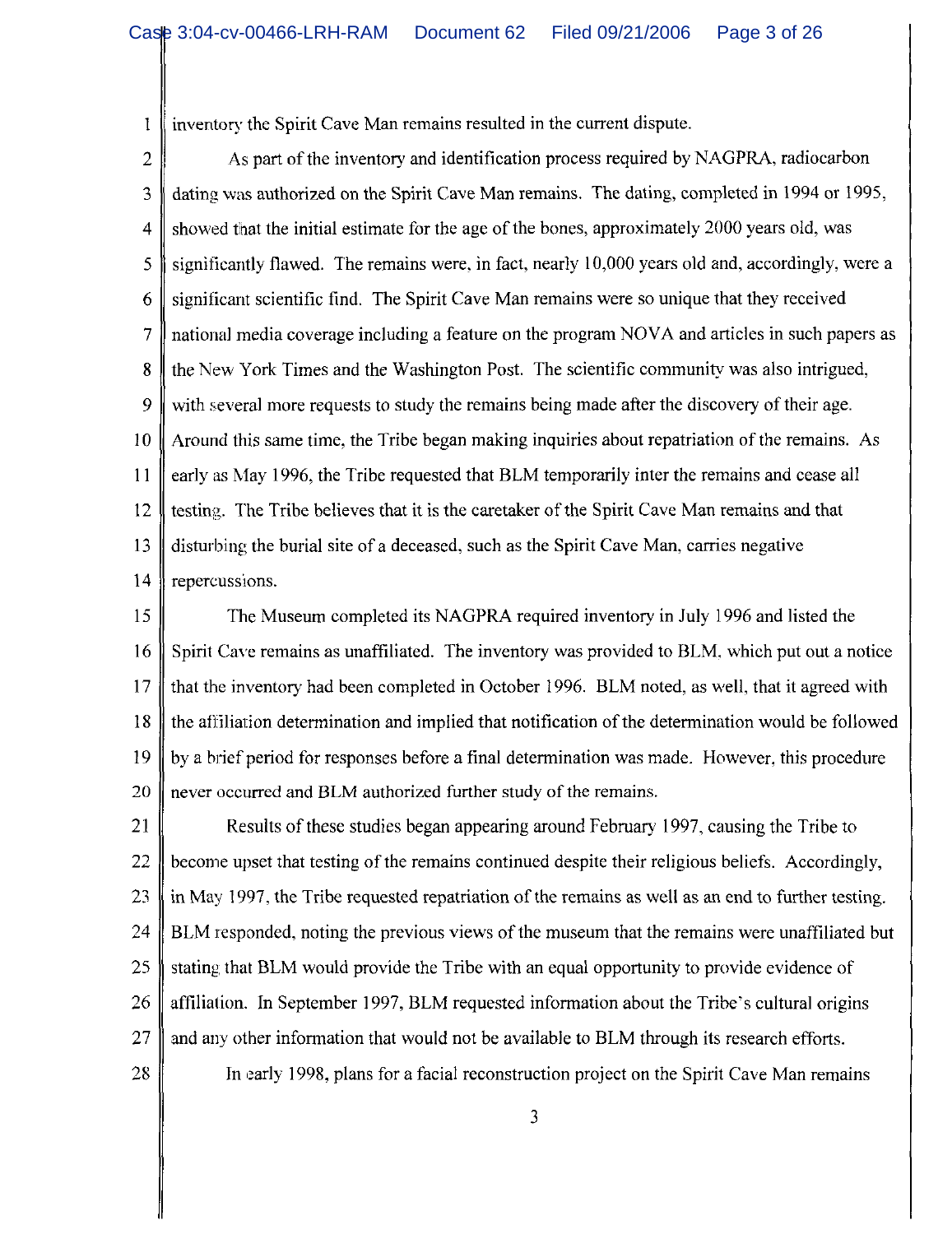were made public. The Tribe objected to the project, but the reconstruction occurred despite 1  $\overline{2}$ their concerns. The reconstructed face appeared on the cover of Newsweek and in other forms of national media. As of this time, BLM still held the position that no determination had been made 3 regarding affiliation.  $\overline{4}$ 

5 The Tribe turned to the NAGPRA Review Committee for assistance in November 1998 6 after seeing the results of continuing testing on the Spirit Cave remains while being told that a 7 determination of affiliation had not yet been made. However, the Review Committee was 8 unwilling to discuss the Tribe's substantive arguments. In the Committee's view, there was no 9 need for their involvement at the time because BLM had yet to make a determination on affiliation. 10

11 Bringing the matter to the Review Committee, however, resulted in BLM working harder to complete its affiliation decision. Accordingly, in January 1999, BLM stated that it planned to 12 13 make a final decision on affiliation within 45 days. The Tribe requested, and was granted, an extension until June 1999 to submit additional evidence in support of affiliation. In addition, the 14 15 Tribe decided to retain experts to present scientific evidence in support of affiliation. In doing so 16 the Tribe sought, and received, a second extension to December 1999 in order to complete their 17 projects and provide their evidence to BLM. BLM continued to maintain that no final decision 18 on affiliation had been made. While seeking their second extension, the Tribe also requested 19 BLM inter the Spirit Cave Man remains in a Fish and Wildlife Service vault used to store other 20 Native American remains that had been previously discovered after a flood. This request was 21 denied by BLM.

22 The Tribe was able to submit its scientific evidence and a memorandum summarizing its 23 position in December 1999. As a result, BLM stated that it needed further time to review the 24 Tribe's evidence before making a decision and that the Tribe's submissions would be forwarded 25 to the Museum for review. The Museum responded to the submission in January 2000, noting 26 that it believed the remains were Native American but that it still viewed the remains as 27 unaffiliated.

28

Finally, in August 2000, BLM released a 111 page report determining that the Spirit Cave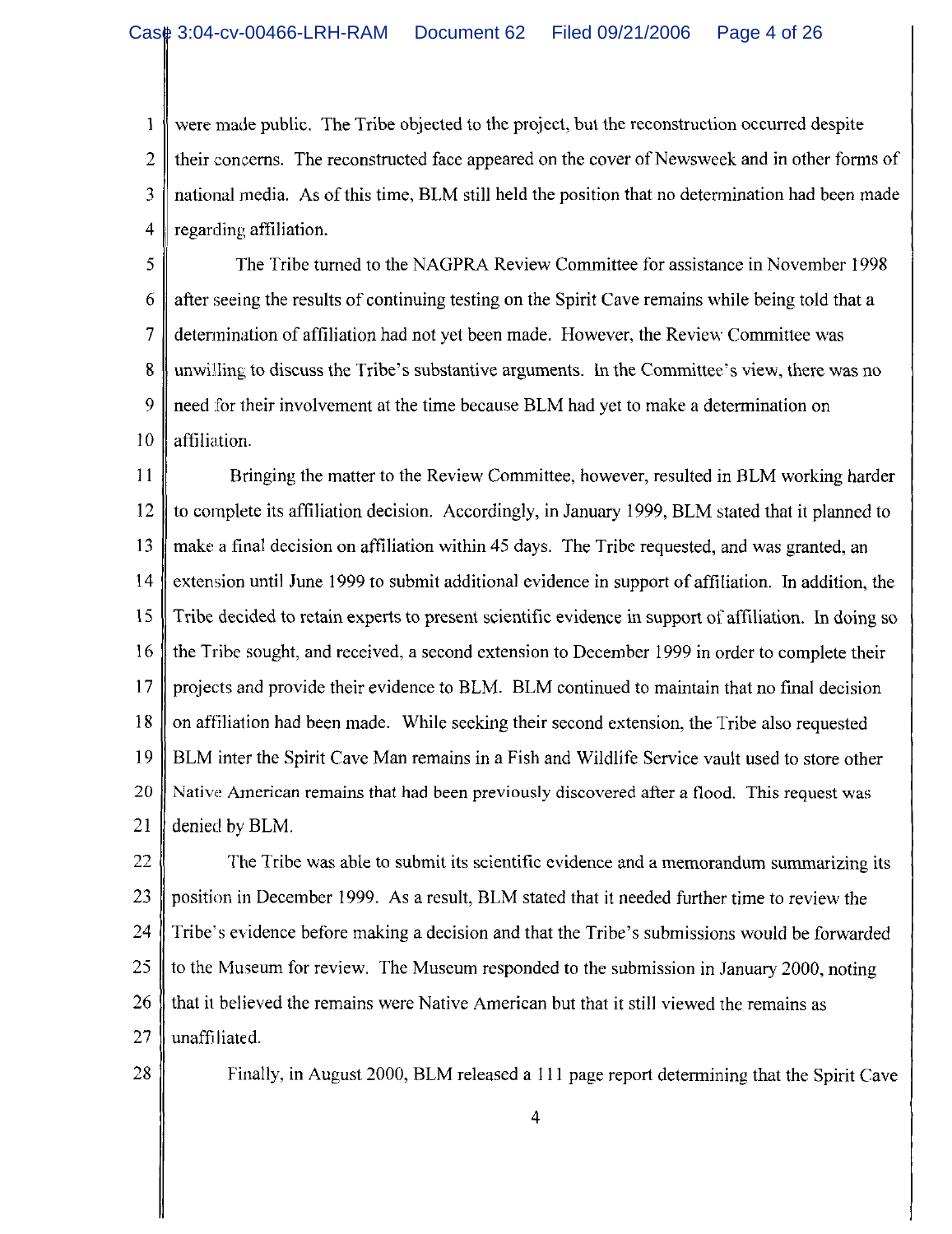$\mathbf{1}$ Man remains were to be classified as unaffiliated. The report considered the relevant factors for  $\overline{2}$ determining affiliation expressed in NAGPRA and its implementing regulations. According to the Tribe, however, the report failed to discuss several scientific theories that had been raised by 3 the Tribe's submissions and that it also failed to adequately distinguish the scientific evidence 4 provided by the Tribe that it did consider. The paper also set a deadline of October 2000 for the 5 6 Tribe to present any claims to the remains or objections to the report.

 $\tau$ The Tribe, after reviewing the affiliation decision paper, requested an extension to 8 respond until January 2001. BLM denied this request in October 2000 and issued a final 9 determination that the remains were unaffiliated with any present day Native American tribe. BLM also referred the Tribe to the NAGPRA Review Committee, stating that the Committee 10 might be able to aid the Tribe in its continuing request to have the remains repatriated. 11

12 In December 2000, the Tribe requested the Review Committee consider the matter and 13 make findings concerning the affiliation of the remains and their potential repatriation to the Tribe. The Tribe presented its evidence to the Committee as well as several new pieces of 14 15 scientific evidence that the Tribe had gained after BLM's final determination. BLM took the 16 position that the Review Committee was an advisory board only. BLM did send its determination paper to the Review Committee, but chose not to attend the November 2001 17 18 hearing.

19 The Review Committee held its hearing and made its findings on the matter in November 2001. The Committee, on a 6-1 vote for each finding, determined that BLM had failed to fairly 20 21 and objectively consider all the available and relevant information, that the Spirit Cave Man  $22$ remains were in fact culturally affiliated with the Tribe, and that the remains should be 23 repatriated to the Tribe. These findings were published in the Federal Register in April 2002. 24 In December 2001, the Tribe had the Review Committee forward all of the evidence before it, as well as its findings, to BLM. BLM remained committed to its position that the 25 26 Review Committee was an advisory board and, in April 2002, decided that there was no need to 27 respond to the Committee's findings. The Tribe contacted BLM, wondering if the agency would

be considering the new evidence that had been provided to the Review Committee, as well as the

28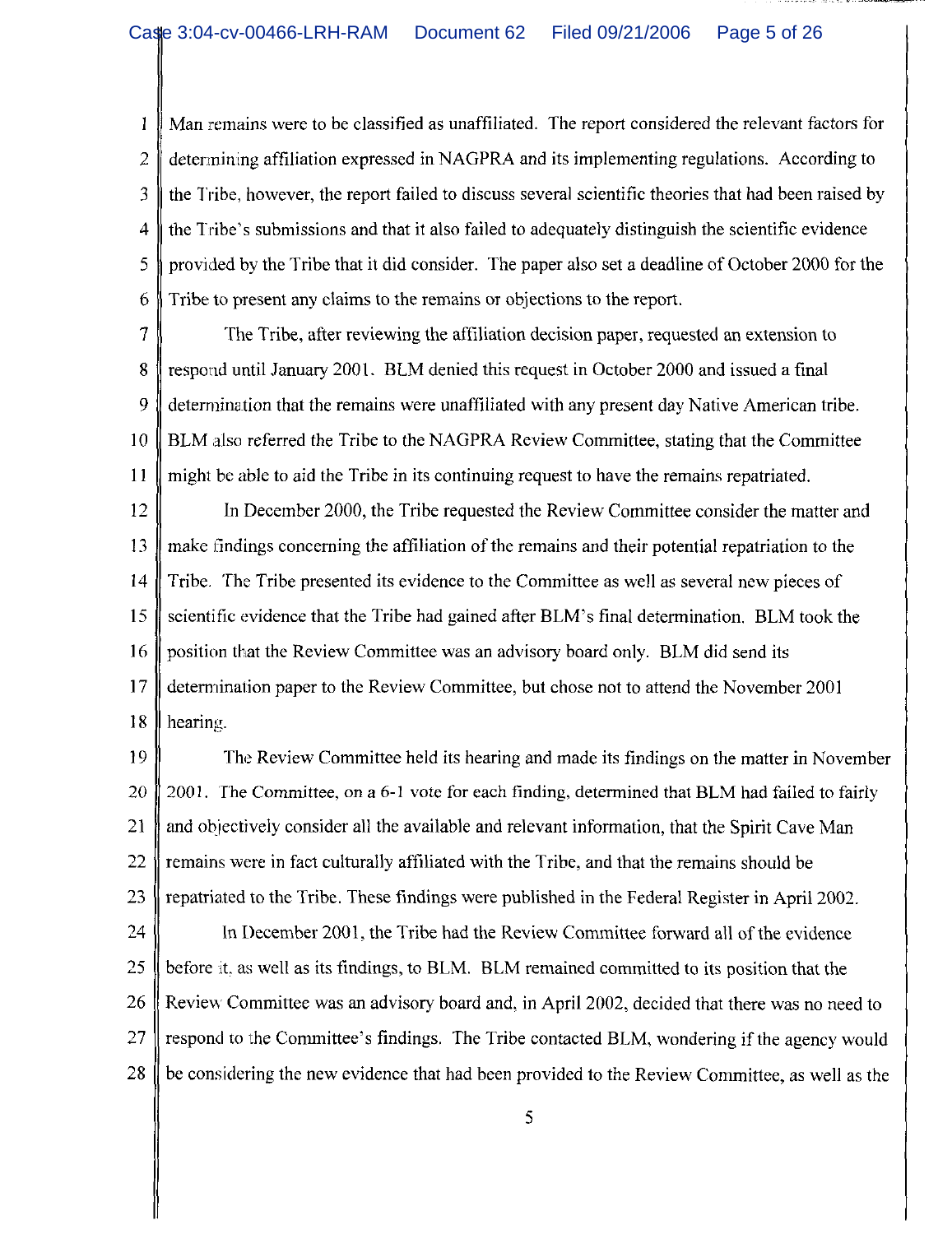Committee's findings. BLM's State Director noted that no further action was contemplated at  $\mathbf{1}$ that level and requested the Tribe take the issue up with superiors in Washington, D.C.  $\overline{2}$ 

3 The Tribe chose to pursue this option. In November 2002, the Tribe wrote to the  $\overline{4}$ Secretary of the Interior, providing all the materials previously provided to BLM and the Review 5 Committee as well as several other pertinent documents. In December 2002, the Tribe received a response from BLM's Acting Assistant Director for Renewable Resources and Planning. The 6  $\overline{7}$ response noted that the regulations regarding unaffiliated remains were still being promulgated 8 and that it would be premature to take up the issue at that time. The Tribe objected to this 9 response, and pursued its complaints.

 $10$ In April 2003, BLM's Director requested a meeting with the Tribe to discuss their objections. The meeting occurred in Reno, Nevada in July 2003. As a result of the meeting, the 11 Tribe received a letter stating that the Director was reviewing the matter and would respond 12 13 when a course of action had been determined. In February 2004, the Tribe received another letter stating that their concerns had been addressed and that there was no further course of action to be 14 15 taken at that time. This letter did not discuss the Tribe's evidence or make note of the Tribe's 16 repatriation request. The Tribe responded in March 2004, stating that it considered BLM's 17 previous letter to represent a final agency action and noting problems it had with BLM's review of the decision. This was the last communication between BLM and the Tribe concerning the 18 19 Tribe's repatriation request and the determination of non-affiliation made by BLM.

20 The present lawsuit was filed thereafter. At this stage in the proceedings, the court is 21 faced with cross-motions for summary judgment.

22

# LEGAL STANDARD FOR SUMMARY JUDGMENT

23 A court will grant summary judgment if the pleadings and supporting documents, when viewed in the light most favorable to the non-moving party, "show that there is no genuine issue 24 25 as to any material fact and that the moving party is entitled to judgment as a matter of law." Fed. 26 R. Civ. P.  $56(c)$ . An issue as to any material fact is only "genuine" if the evidence regarding the 27 disputed fact is "such that a reasonable jury could return a verdict for the nonmoving party." 28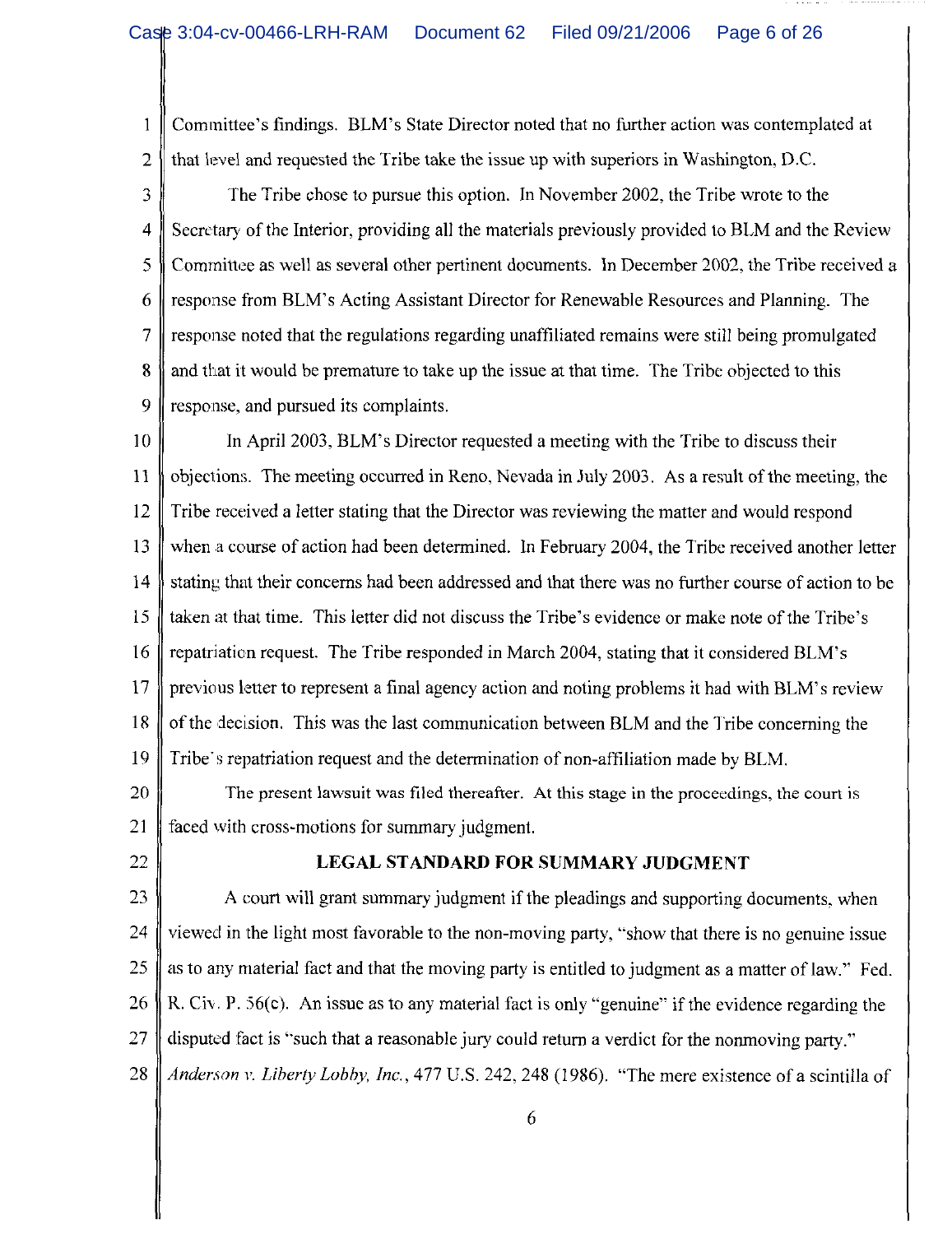evidence in support of the plaintiff's position will be insufficient [to preclude summary judgment]; there must be evidence on which the jury could reasonably find for the plaintiff." Id.

3

 $\mathbf{1}$ 

 $\overline{2}$ 

### **DISCUSSION**

 $\overline{4}$ The court is faced with multiple arguments for and against BLM's determination that the 5 Spirit Cave remains are unaffiliated with any present day Native American tribe. Upon review, 6 the court notes that four major arguments exist. First, BLM argues that the issue is not ripe for  $\overline{7}$ review at this time. Second, an *amicus* brief raises the issue that the Spirit Cave Man remains 8 cannot be classified as Native American under recent Ninth Circuit precedent, necessitating 9 dismissal. Third, the Tribe makes three procedural objections under the Administrative 10 Procedures Act ("APA"), 5 U.S.C. §§ 701 *et seq.*, regarding how BLM's review procedures were 11 handled. Finally, the Tribe attacks BLM's ultimate determination and subsequent denial of the 12 Tribe's repatriation request as arbitrary and capricious. The court now turns to these arguments. 13  $I.$ **Ripeness** 

BLM opens its motion for summary judgment arguing that the current dispute is not ripe  $14$ 15 for review before this court. The doctrine of ripeness prevents courts from "entangling" themselves in abstract disagreements over administrative policies" and protects "agencies from 16 17 judicial interference until an administrative decision has been formalized and its effects felt in a concrete way by the challenging parties." *Abbot Labs. v. Gardner*, 387 U.S. 136, 148-49 (1967). 18 19 The determination whether a case is ripe for review is required both by Article III's "limitations" 20 on judicial power and from prudential reasons for refusing to exercise jurisdiction." Nat'l Park 21 Hospitality Ass'n v. Dep't of the Interior, 538 U.S. 803, 808 (2003) (quoting Reno v. Catholic 22 Soc. Servs., Inc., 509 U.S. 43, 57 n.18 (1993)).

23 Generally, the determination whether an administrative action is ripe for review requires 24 evaluation of: (1) the fitness of the issues for judicial decision; and (2) the hardship to the parties of withholding court consideration. Nat'l Park Hospitality Ass'n, 538 U.S. at 808. In addition, 25 26 the APA requires that the agency action for which judicial review is sought be a final action for 27 which there is no other adequate remedy in court. 5 U.S.C.  $\S$  704. An action is final when two 28 conditions are met:  $(1)$  the action marks the consummation of the agency's decision making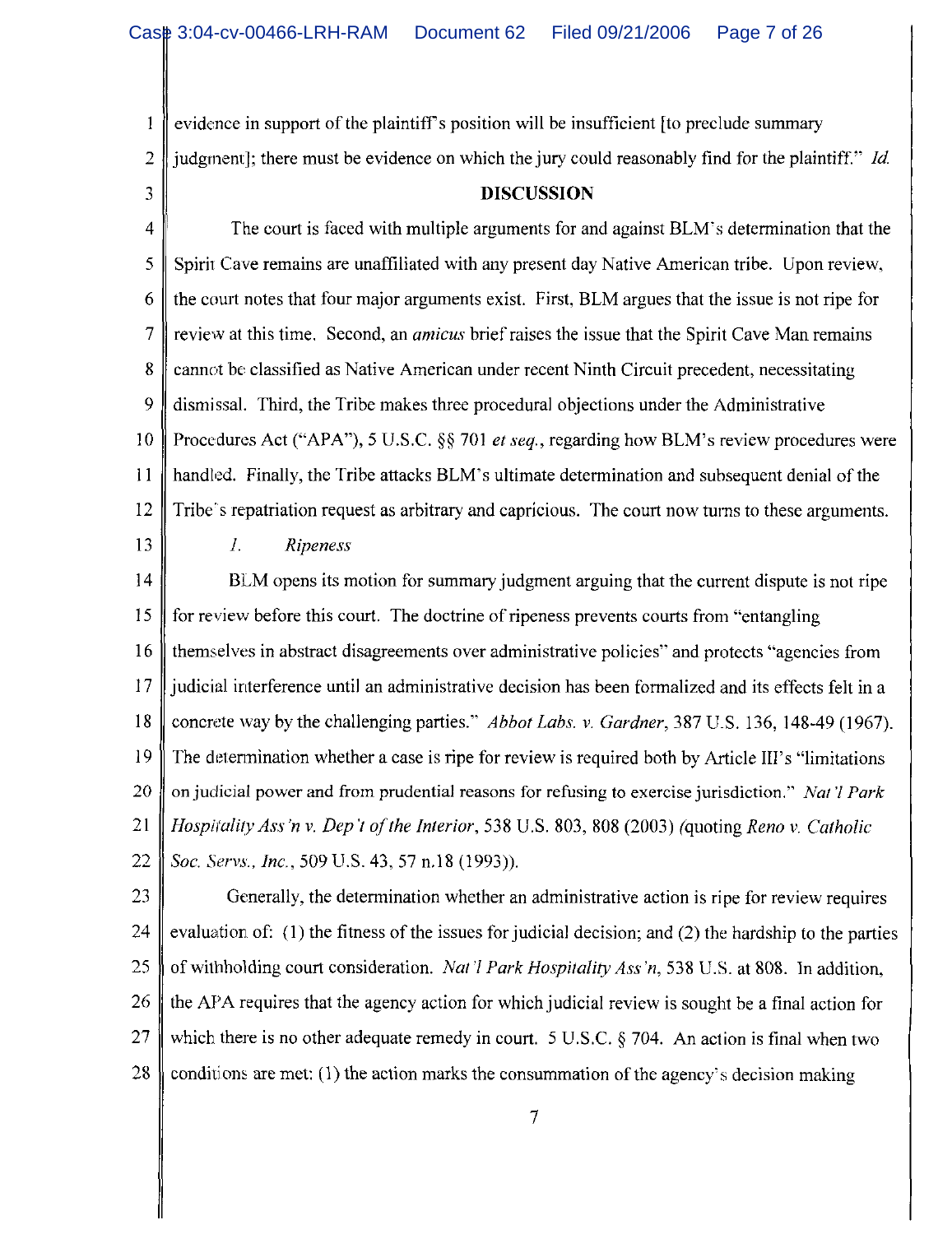process, meaning it is neither merely tentative nor interlocutory in nature; and (2) the agency  $\mathbf{1}$  $\overline{2}$ action taken is one by which rights or obligations have been determined or from which legal 3 consequences will flow. *Bennett v. Spear*, 520 U.S. 154, 177-78 (1997).

- In this case, the dispute centers around BLM's determination that the Spirit Cave Man is  $\overline{4}$ unaffiliated with any current Native American group. This determination was made pursuant to 5 6 NAGPRA, 28 U.S.C. § 3001 et seq., and its accompanying regulations, 43 C.F.R. § 10.1 et seq.  $\overline{7}$ Accordingly, the determination is potentially subject to review under the APA because BLM is a government agency making a decision with apparent legal consequences. BLM, however, argues 8 9 that its finding of non-affiliation is not final in that it can be reconsidered upon the introduction of any new evidence and, pursuant to NAGPRA, is technically an ongoing process. As such,  $10<sup>°</sup>$ BLM contends that no final agency action can be identified, precluding the case from being ripe 11 for review. 12
- While it is true that BLM may change its determination upon the discovery of any further 13 evidence that demonstrates cultural affiliation, the difficulty in BLM's argument is that until such 14 evidence is discovered, or 43 C.F.R.  $\S$  10.11<sup>2</sup> is finally promulgated, the affiliation inquiry 15 continues in perpetuity without providing an opportunity for meaningful review by the courts. 16 NAGPRA is designed to allow for review both of over-enforcement and, more importantly to this  $17$ case, under-enforcement of its mandates. See 25 U.S.C. § 3013 (granting district courts 18 19 jurisdiction over "any action brought by any person alleging a violation"): see also Bonnichsen v. United States, 367 F.3d 864, 874 (9th Cir. 2004) (noting that the statutory enforcement clause, 25 20 21 U.S.C. §3013, "applies not only to actions . . . asserting under-enforcement of NAGPRA, but
- 22

<sup>&</sup>lt;sup>2</sup> 43 C.F.R. § 10.11 has been reserved in the Code of Federal Regulations for a regulation 23 entitled "Disposition of culturally unidentifiable human remains." It is agreed between the 24 parties that this regulation, when finally created and added to the code, would determine how the Spirit Cave Man's remains would be distributed if finally classified as unaffiliated. However, 25 BLM's argument that the matter is not ripe because this regulation has not been promulgated, 26 making the affiliation inquiry potentially a perpetual exercise, cannot be accepted. When the regulation is finally added to the code, issues such as the one debated here may well become  $27$ moot. However, the fact that a future act may moot a present dispute does not result in the 28 correlating finding that the present dispute is therefore not ripe for review.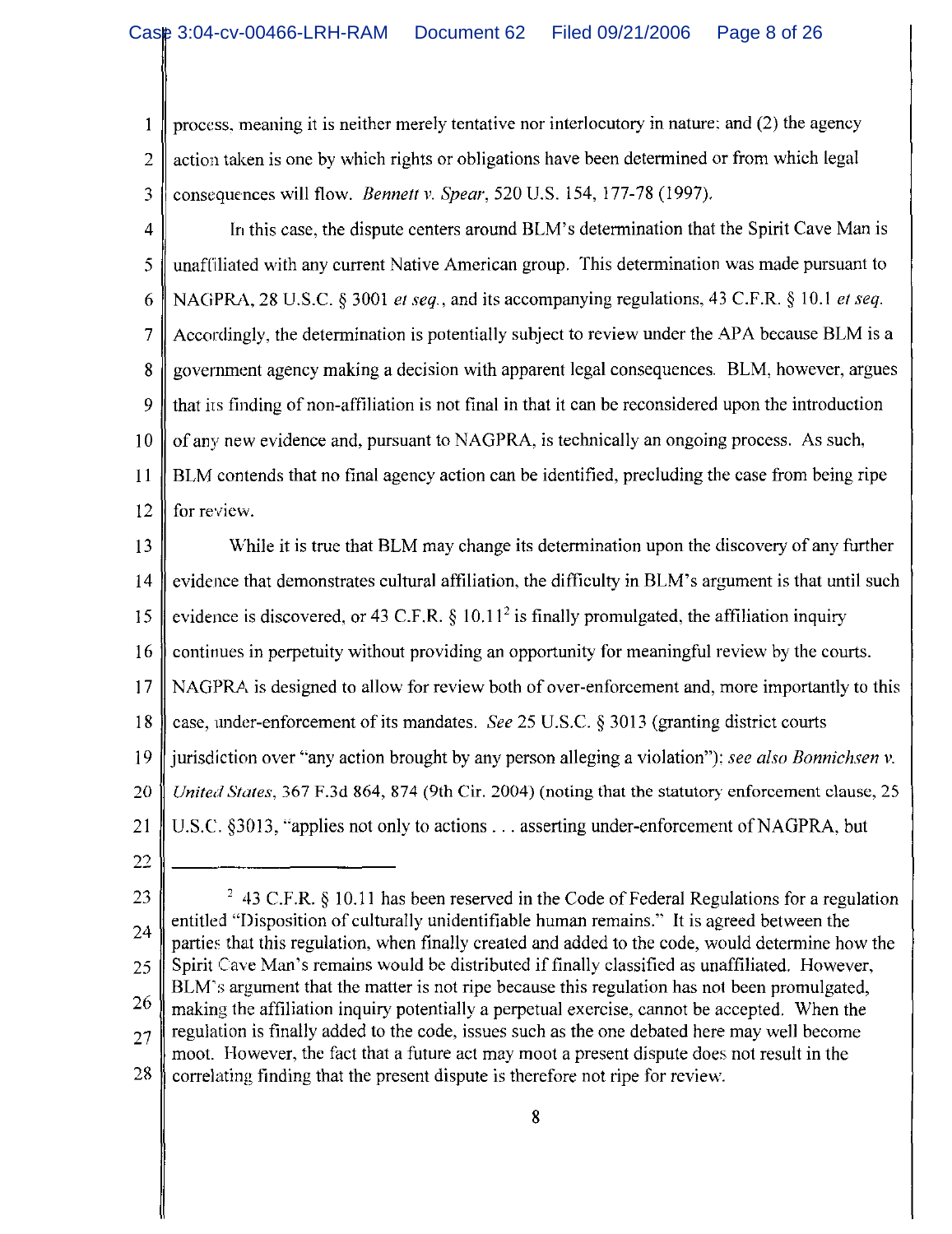also to actions . . . asserting over-enforcement."). Thus, considering the interplay in this specific 1  $\overline{2}$ context between NAGPRA's authority to bring suit for under-enforcement and the APA's 3 requirement that only final agency action be subject to review, it would appear illogical to determine that a potential instance of under-enforcement could not be contested because of a 4 5 legislative delay which has precluded promulgation of a potentially dispositive regulation. 6 However, this illogical construct would become the rule should BLM's actions not rise to the  $\overline{7}$ level of a final administrative action. Accordingly, the court now turns to that inquiry.

8 To reach its determination of affiliation, BLM gathered as much evidence as it could from 9 the Museum and its scholars. It then reached, through some consultation with the Tribe, a tentative determination that the remains were not affiliated with any present day Native American 10  $11$ group. After this determination, the Tribe provided its evidence for a finding of affiliation. BLM did not change its determination. At that point, the Tribe had provided all of the evidence it was 12 13 able to gather, and in doing so, summarized the state of evidence available at the present date that  $14$ supported its claim of affiliation. BLM did not change its view, and informed the Tribe that its 15 previous determination would stand.

16 To say this determination is tentative in nature simply avoids the facts. At the time of this decision, BLM had collected and summarized what it believed to be the state of the evidence up 17 18 to the present date. The Tribe had likewise done the same, seeking to compel BLM to change its 19 tentative determination. BLM, thus, had a full range of evidence, taking into account nearly 20 every conceivable scientific finding to date concerning the Spirit Cave Man. After receiving this 21 evidence, BLM upheld its determination that affiliation could not be proved by a preponderance  $22$ of the evidence.

23 At this point, there was no more evidence to be submitted. BLM's prior determination of 24 non-affiliation was being upheld and, although BLM was open to further evidence, there was no 25 realistic expectation that any would surface. Considering these facts, it must be said that BLM 26 made a final determination. Its decision cannot be characterized as temporary or interlocutory in nature because all relevant evidence has been considered and every interested party has had a 27 28 chance to present their arguments. The fact that there is a remote possibility that future evidence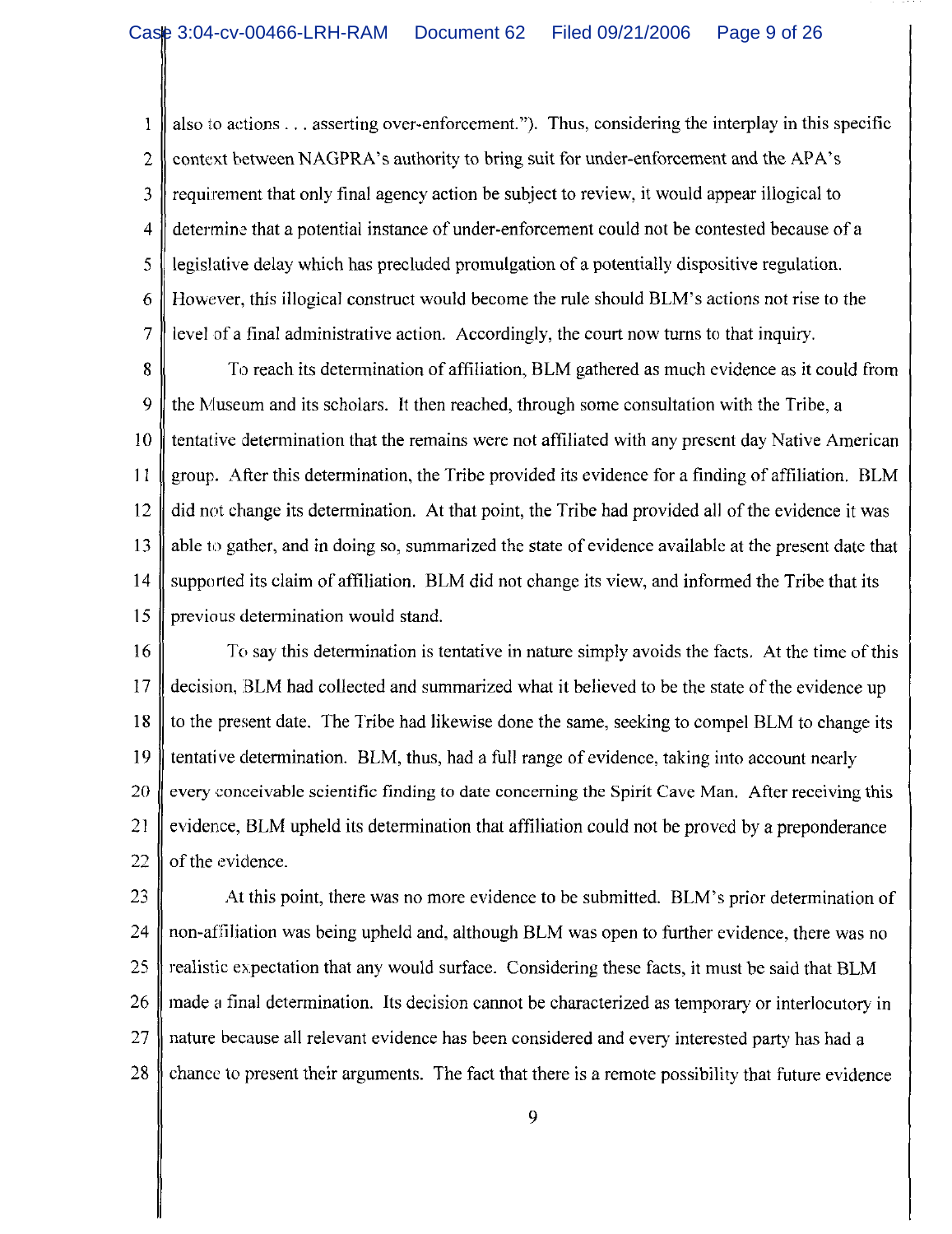will be discovered, which might change BLM's determination, is not enough to displace the 1 practical effect of this decision. 2

- Looking at the state of BLM's decision-making process, the court is confident that the 3 action taken by BLM should be classified as final. Having considered all the evidence available  $\overline{4}$ 5 to the present date, the court's review would not deny BLM the opportunity to correct any mistakes it may have made. See F.T.C. v. Standard Oil Co. of Cal., 449 U.S. 232, 242 (1980). 6 BLM had that opportunity when the Tribe provided its evidence for affiliation. Likewise, since 7 all evidence has been considered, a piecemeal review would not occur. *Id.* BLM has made its 8 9 determination. There is no further agency process which needs to proceed, save implementation of a non-existent regulation. Thus, the court can efficiently review BLM's actions and is not  $10<sup>2</sup>$ likely to have its review proven unnecessary by further BLM action. Finally, judicial review 11 would not delay the proceedings in this matter as there are no further proceedings contemplated 12 unless new evidence is discovered and provided to BLM. *Id.* Considering all these factors, and 13  $14$ the interplay between NAGPRA's enforcement clause and the APA, the court concludes that a 15 final administrative action has occurred.<sup>3</sup>
- 16
- 17

<sup>&</sup>lt;sup>3</sup> The case of Na Iwi O Na Kupuna O Mokapu v. Dalton, 894 F.Supp. 1397 (D. Haw. 18 1995) is not to the contrary. In *Dalton*, the court faced a situation where a determination of cultural affiliation had been made but multiple claims to the remains had been submitted. In a 19 discussion appropriately considered *dicta*, the court noted that the government had been properly following the regulations constructed for repatriation of affiliated remains claimed by multiple 20 groups. Since the government had not yet reached a decision and because there was no undue 21 delay, the court found the repatriation issue was not ripe for review. However, the court did point out that a ripe claim would exist if "a party were to make a colorable claim that a federal 22 agency or museum was not properly following NAGPRA repatriation procedures and was 23 thereby causing undue delay" even if no final agency action existed. *Id.* at 1405 n.5. The gravamen for a ripe claim, according to the *Dalton* court, was a "present objection . . . that the 24 current repatriation process violates NAGPRA procedural mandates." Id. In this case, the Tribe asserts just such an objection. According to the Tribe's claims, 25 BLM has ignored key evidence and consultation requirements mandated by NAGPRA's

<sup>26</sup> regulations. This resulted in a finding that the Spirit Cave Man remains are not affiliated with the Tribe and caused undue delay in repatriating those remains. While the court does not pass, 27 yet, on the legitimacy of these claims, it is of note that they fall well within the proscribed 28 requirements of *Dalton*.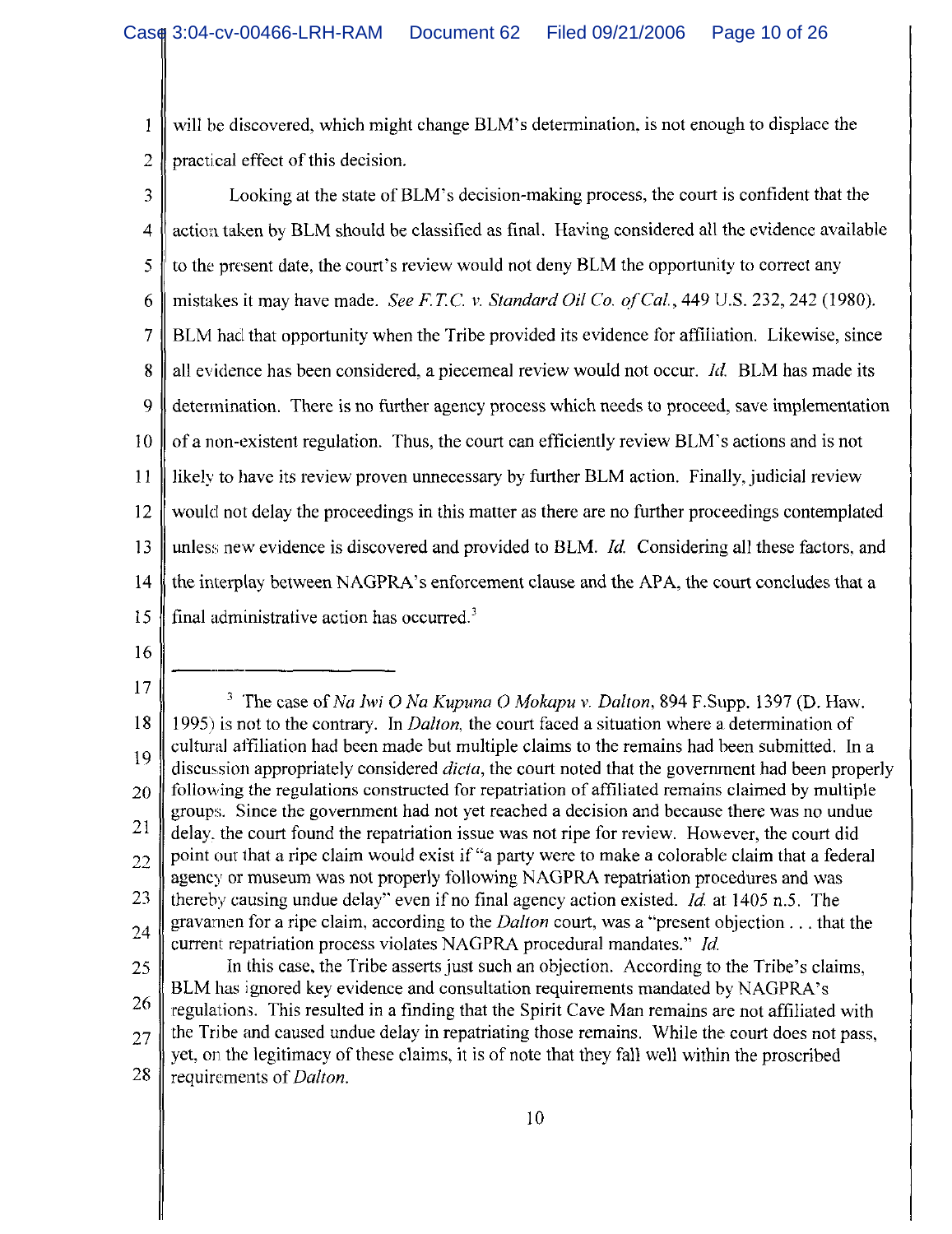The court thus turns to the second prong of the inquiry, whether legal consequences flow 1 from the action or whether the action determines rights or obligations. *Bennett*, 520 U.S. at 177- $\overline{2}$ 78. In this matter, the Tribe alleges that its right to repatriation of the Spirit Cave Man's remains 3 has been denied. The court finds this allegation sufficient to meet the requirements of the second 4 5 prong of the present inquiry. After consideration of all available evidence, BLM has concluded that the Tribe is not entitled to repatriation of the remains because no cultural affiliation has been 6  $\overline{7}$ proven. Further, as no regulation defines the actions to be taken by BLM in cases where a lack of 8 affiliation exists, the court has concluded that the process should be treated as complete. 9 Allowing BLM to simply hold the bones leaves all parties in limbo. Such a result runs contrary 10 to the enforcement provision of NAGPRA. Thus, unless new evidence were to be presented to 11 BLM, the Tribe's rights to the remains, should they have any, have been determined. Accordingly, BLM's determination, based on the evidence present before it, was both final and 12 13 determined the rights of the Tribe in relation to the Spirit Cave Man's remains. 14 Having concluded that BLM's actions in this instance constitute a final agency action, the 15 court notes that the remaining requirements under the ripeness test have been satisfied. Given

that there are no continuing proceedings which would be undermined by the court's review of 16 17 this matter, it is apparent that this matter is now fit for a judicial decision. Also, considering the 18 potential for delay in making a final determination of affiliation and the alleged spiritual beliefs 19 of the Tribe concerning disinterred bodies of tribal members, the court concludes that significant 20 hardship will face the Tribe, and, for that matter, BLM<sup>4</sup> if the court withholds a determination in 21 this matter. Accordingly, the court concludes that this matter is ripe for decision. Nat'l Park 22 Hospitality Ass'n, 538 U.S. at 808.

23

#### $\mathcal{Z}_{\mathcal{C}}$ Status of Spirit Cave Man Remains as Native American

24 Before reaching the APA challenges concerning BLM's determination that the Spirit 25 Cave Man remains are unaffiliated with any Native American tribe, the court notes that the

26

### 27 <sup>4</sup> BLM's hardship will come in the form of continuous preservation of the bones without 28 a significant opportunity for further study based on the continuing dispute over affiliation.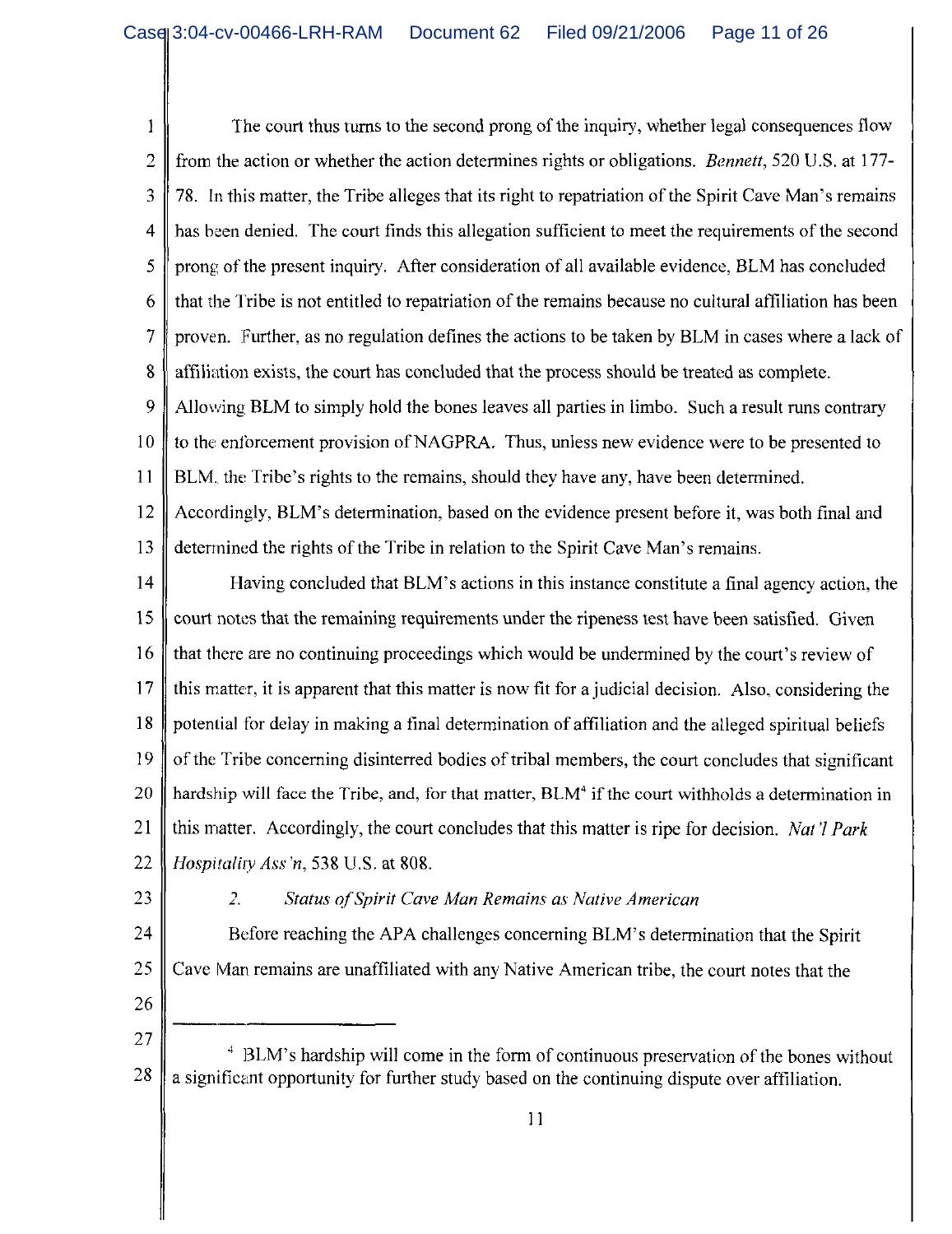question whether the remains are Native American at all has been raised in the *amicus curiae* 1 brief filed by the Friends of America's Past (#37). The court notes that Bonnichsen, 367 F.3d at  $\overline{2}$ 882, strongly suggests that remains as old as the Spirit Cave Man's are not likely to be classified 3 as Native American. However, the court is not faced with making such a determination here.  $\overline{4}$ 5 The issue is not jurisdictional and is subject to waiver if not contested. See Arbaugh v. Y&H Corp., U.S., 126 S.Ct. 1235, 1245 (determining employee numerosity requirement 6 of Title VII employment action is not jurisdictional in nature and providing that "when Congress"  $\overline{7}$ does not rank a statutory limitation on coverage as jurisdictional, courts should treat the 8 9 restriction as nonjurisdictional in character."). Both the Tribe and BLM have stated that the remains are Native American. As the issue is raised only through an *amicus* brief and the parties  $10<sup>°</sup>$ have chosen not to contest the designation of the remains as Native American at this time, the 11 court will not entertain the request by the Friend's of America's Past to conclude that NAGPRA 12 is inapplicable to the current situation. See 4 Am. Jur. 2d Amicus Curiae  $\S 7$  (2006) (noting that 13  $14$ an *amicus* brief "ordinarily cannot inject new issues into a case which have not been presented by 15 the parties").

16

#### $3<sub>1</sub>$ Challenge Under the APA

17 In challenging BLM's determination that the remains are not affiliated with a Native American group, the Tribe has attacked BLM's decision-making process via the APA. Under the 18 APA, the court shall "hold unlawful and set aside agency action, findings, and conclusions found 19 to be  $-(A)$  arbitrary, capricious, and abuse of discretion, or otherwise not in accordance with 20 21 law; ... [or] (D) without observance of procedure required by law..." among others. 5 U.S.C.  $\S$  $706(2)(A)$ , (D). The Tribe claims both that BLM failed to observe procedures required by law 22 and that its decision was arbitrary and capricious. 23

24

#### Observation of Procedures Required by Law  $\overline{a}$ .

25 The Tribe's allegations concerning BLM's failure to observe the procedures for repatriation required by NAGPRA describe three distinct failures. First, the Tribe contends that 26 27 BLM failed to consult with the Tribe as required by 25 U.S.C. § 3003(b)(1)(A). Second, the Tribe argues that the forty-five (45) day time limit set by BLM for the tribe to provide evidence 28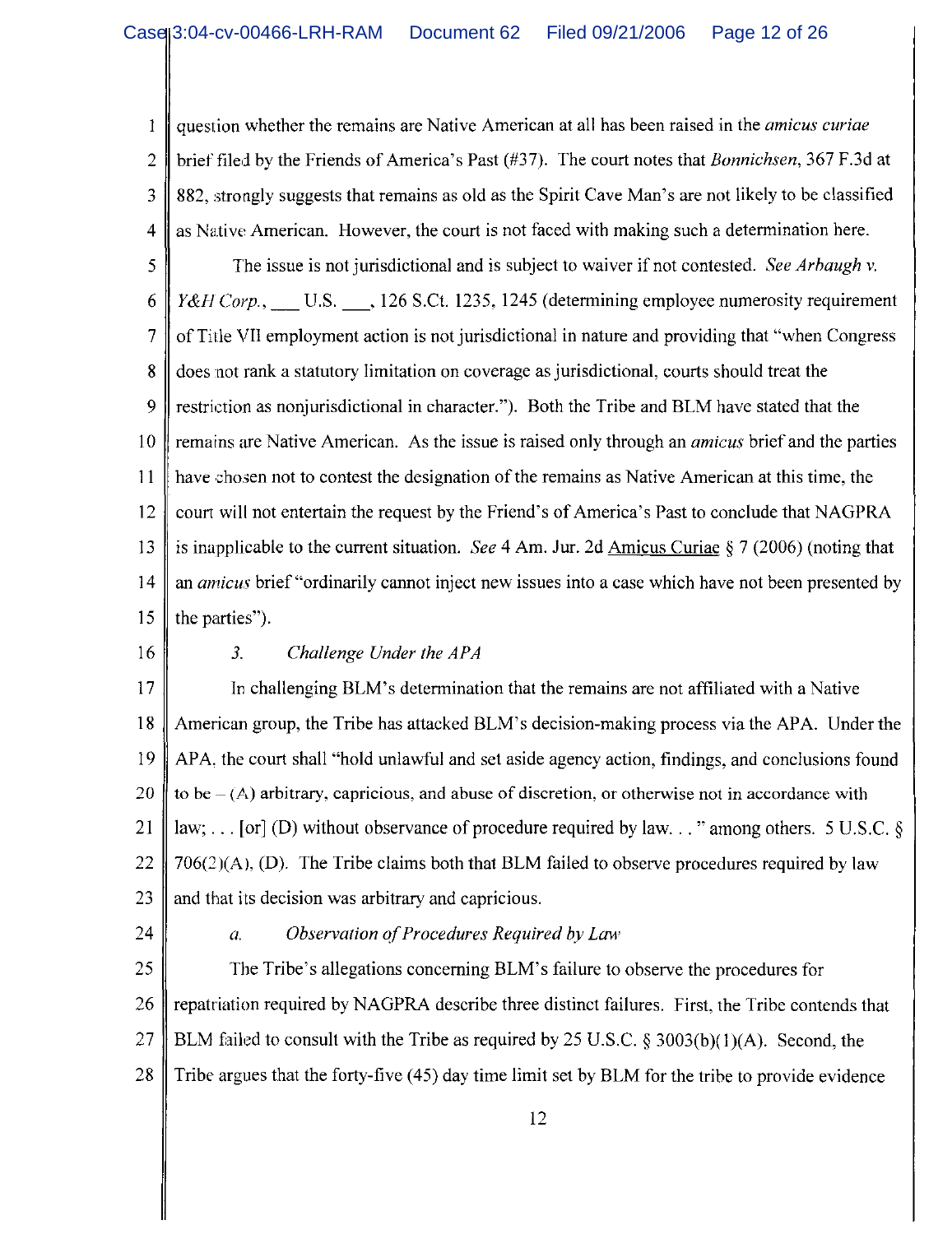of affiliation pursuant to 25 U.S.C.  $\&$  3005(a)(4) was improper. Finally, the Tribe suggests that 1  $\overline{2}$ BLM's ultimate determination failed to observe the importance of the NAGPRA Review 3 Committee formed pursuant to 25 U.S.C. § 3006.

 $\overline{4}$ To fully understand how the Tribe's arguments fit within NAGPRA's statutory 5 framework, it is helpful to sketch how NAGPRA is designed to work. As this case only deals 6 with Native American human remains that were in BLM's possession prior to NAGPRA's  $\overline{7}$ enactment, the court will focus primarily on the procedures required for such holdings.

8 NAGPRA is in essence a dual statute enacted to facilitate the return of Native American 9 cultural items and remains to the tribes with whom those items are affiliated. One portion 10 contemplates government action when Native American remains are found post-enactment. 25  $11$ U.S.C. § 3002. This provision of the act attempts to quickly and efficiently return the remains by designating several different groups which could be entitled to the remains. See id. at  $\delta$ 12 13  $3002(a)(1)-(2)$  (providing for ownership of remains to be provided to a Native American tribe whether the remains are deemed affiliated with a particular tribe or deemed unaffiliated). The 14 other portion of the statute deals with all Native American remains held by government agencies 15 16 prior to enactment of NAGPRA. *Id.* at §§ 3003, 3005. This latter portion of the statute is the one relevant to the present dispute. 17

18 For remains held by government agencies prior to NAGPRA's enactment, each federal agency is required to "compile an inventory of such [remains] and, to the extent possible based 19 20 on information possessed by such museum or Federal agency, identify the geographical and 21 cultural affiliation of such [remains]." *Id.* at  $\S 3003(a)$ . Cultural affiliation must only be proven 22 by a preponderance of the evidence, not by scientific certainty, and such a finding should not be 23 precluded merely because there are gaps in the historical record. 43 C.F.R. § 10.14(d), (f). In 24 making the determination of affiliation, three things must be proven: (1) the existence of an identifiable present-day tribe; (2) evidence of the existence of an identifiable earlier group; and 25 (3) evidence of the existence of a shared group identity that can be reasonably traced between the 26 present day tribe and the earlier group. *Id.* at § 10.14(c). The types of evidence to be considered 27 in this determination are geographical, kinship, biological, archeological, anthropological, 28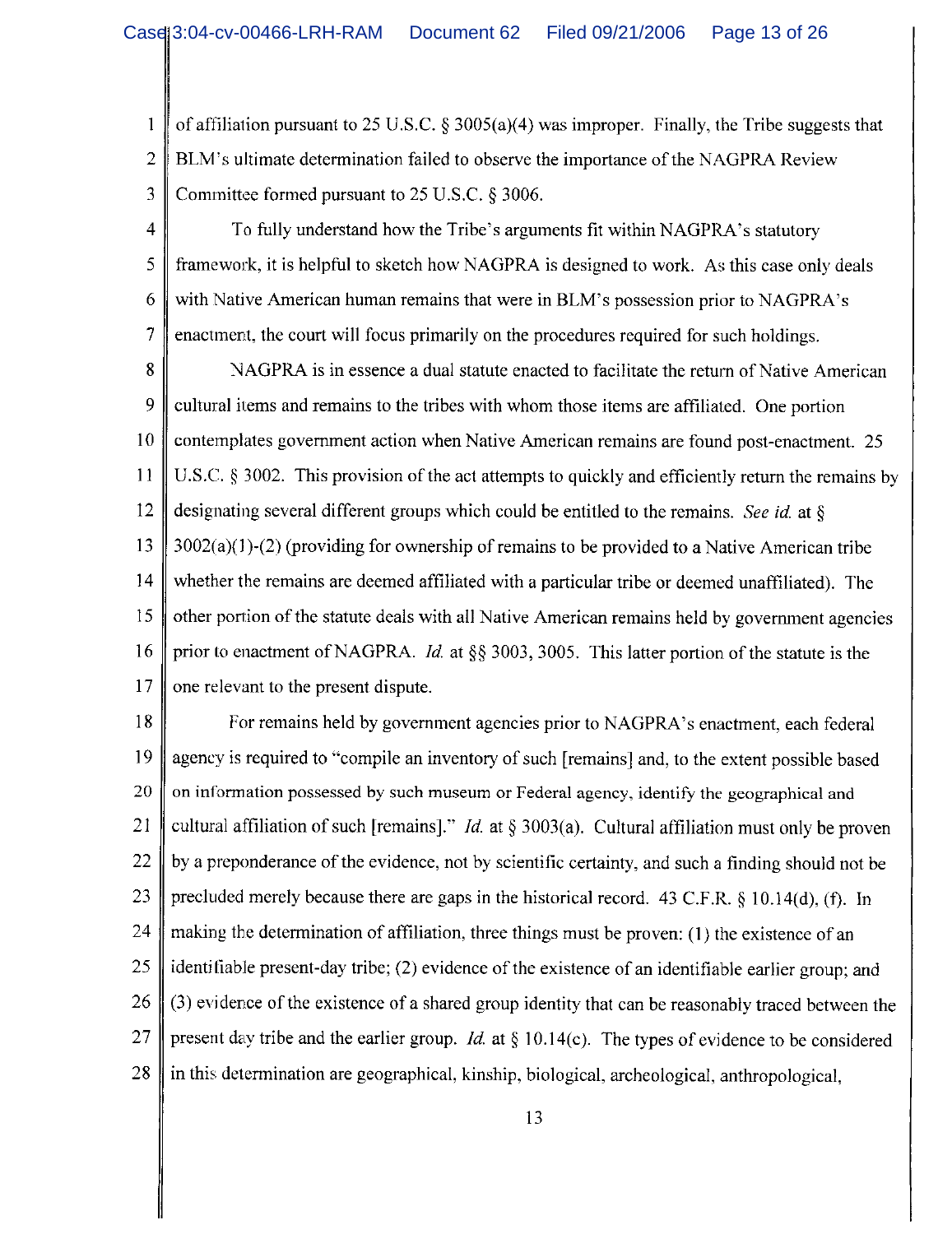linguistic, folklore, oral tradition, historical, or other relevant information or expert opinion. Id. 1 at  $§$  10.14(e).  $\overline{2}$ 

The applicable statutes and implementing regulations show that, while consultation is 3  $\overline{4}$ required with any Native American tribe to whom the remains may likely be repatriated, the 5 decision at this stage is driven primarily by the government agency holding the remains. See 25 U.S.C.  $\S$  3003(a) (requiring that inventory be complied by the government agency having 6 "control over holdings or collections of Native American human remains" from the "information" 7 possessed" by that agency); *Id.* at § 3005(a)(4) (providing Native American tribes an opportunity 8 9 to demonstrate affiliation if initial determination does not result in finding of affiliation); 43 C.F.R.  $\S$  10.9(b) (requiring consultations be started early in the inventory process but defining  $10$ them more in the way of providing the information used to determine affiliation to the interested 11 tribes rather than mandating the agency receive specific affiliation information from the Native 12 American tribes involved). Thus, while consultation is mandated by NAGPRA, at this stage in 13 14 the proceedings the agency is required primarily to share its scientific findings with the tribes and 15 ensure that the interested tribes are fully apprised of how the government agency is reaching its decision. The statutory scheme thus appears to contemplate an initial determination based upon 16 the evidence that the government already has, which can later be supplemented if an interested 17 tribe objects to the government's findings. 18

19 When this initial review of the remains held by an agency results in a finding that the remains are affiliated with a Native American tribe, the remains are to be repatriated 20 expeditiously upon request. 25 U.S.C. § 3005(a); 43 C.F.R. § 10.10(b). When the remains are 21 22 deemed unaffiliated, however, the process is not considered complete. After a finding of non-23 affiliation. interested Native American tribes are permitted to provide their own evidence, both 24 scientific and cultural, in an attempt to demonstrate affiliation. 25 U.S.C.  $\S 3005(a)(4)$ 25 (mandating that unaffiliated human remains be repatriated to Native American tribes which can show "cultural affiliation by a preponderance of the evidence" based on multiple factors). It is at 26 27 this stage that the statute begins to contemplate the introduction of competing scientific studies on behalf of the interested Native American tribes. See id. (Evidence may be based upon 28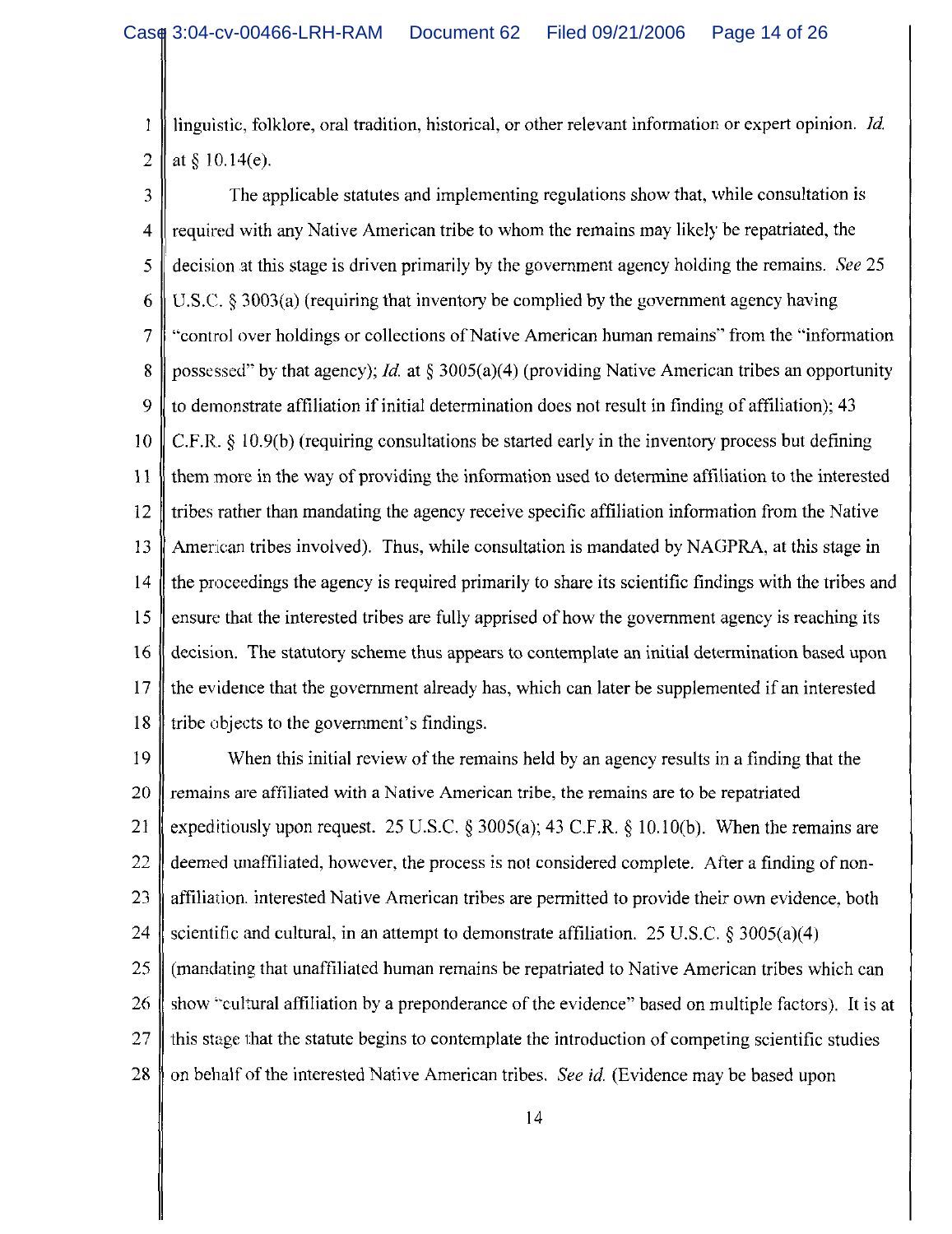"geographical, kinship, biological, archaeological, anthropological, linguistic, folkloric, oral 1  $\overline{2}$ traditional, historical, or other relevant information or expert opinion."). It is then the government agency's job to weigh the competing evidence for affiliation and update its findings 3  $\overline{4}$ accordingly. Remains subsequently deemed affiliated must be repatriated, *id.*, while remains that 5 continue to be classified as non-affiliated are subject to the provisions of 43 C.F.R.  $\S 10.11$ , 6 which has yet to be promulgated.

 $\overline{7}$ Thus, the general statutory scheme for dealing with remains such as those involved in the 8 present case is as follows. First, the government agency completes, while engaging in 9 appropriate consultation with interested Native American tribes, a study of the remains using the  $10$ scientific evidence it has available along with the cultural and traditional evidence provided by 11 the tribes. This process is completed openly, with the tribes having full access to the 12 government's process and procedure. When the government's evidence cannot demonstrate 13 affiliation, interested Native American tribes are given an opportunity to provide their own 14 scientific evidence as well as any further relevant cultural or traditional evidence in an attempt to  $15$ demonstrate by a preponderance of the evidence that the remains are in fact affiliated with their 16 tribe. The government should then review that evidence and update its findings accordingly. If 17 the remains are then found to be affiliated, they should be repatriated. If not, the remains are effectively placed in the care of the government until such time as an appropriate regulation for 18 19 their permanent placement is promulgated.

20 When problems arise in this process, the statutory scheme contemplates initial assistance 21 from a review committee comprised of neutral appointed experts. 25 U.S.C.  $\&$  3006. This 22 committee is charged with overseeing the identification and affiliation process and with 23 facilitating the resolution of disputes between interested Native American tribes and the Federal 24 agencies complying with NAGPRA. *Id.* at  $\S 3006(c)$ . The findings made by this committee are expressly made admissible in court by section 3006(d) when an action is brought to enforce 25 26 NAGPRA. However, the findings and conclusions of the Review Committee are merely 27 advisory and are not considered binding on any party. 43 C.F.R. § 10.16(b). Despite this 28 advisory role, though, the applicable statutes and regulations show that the Review Committee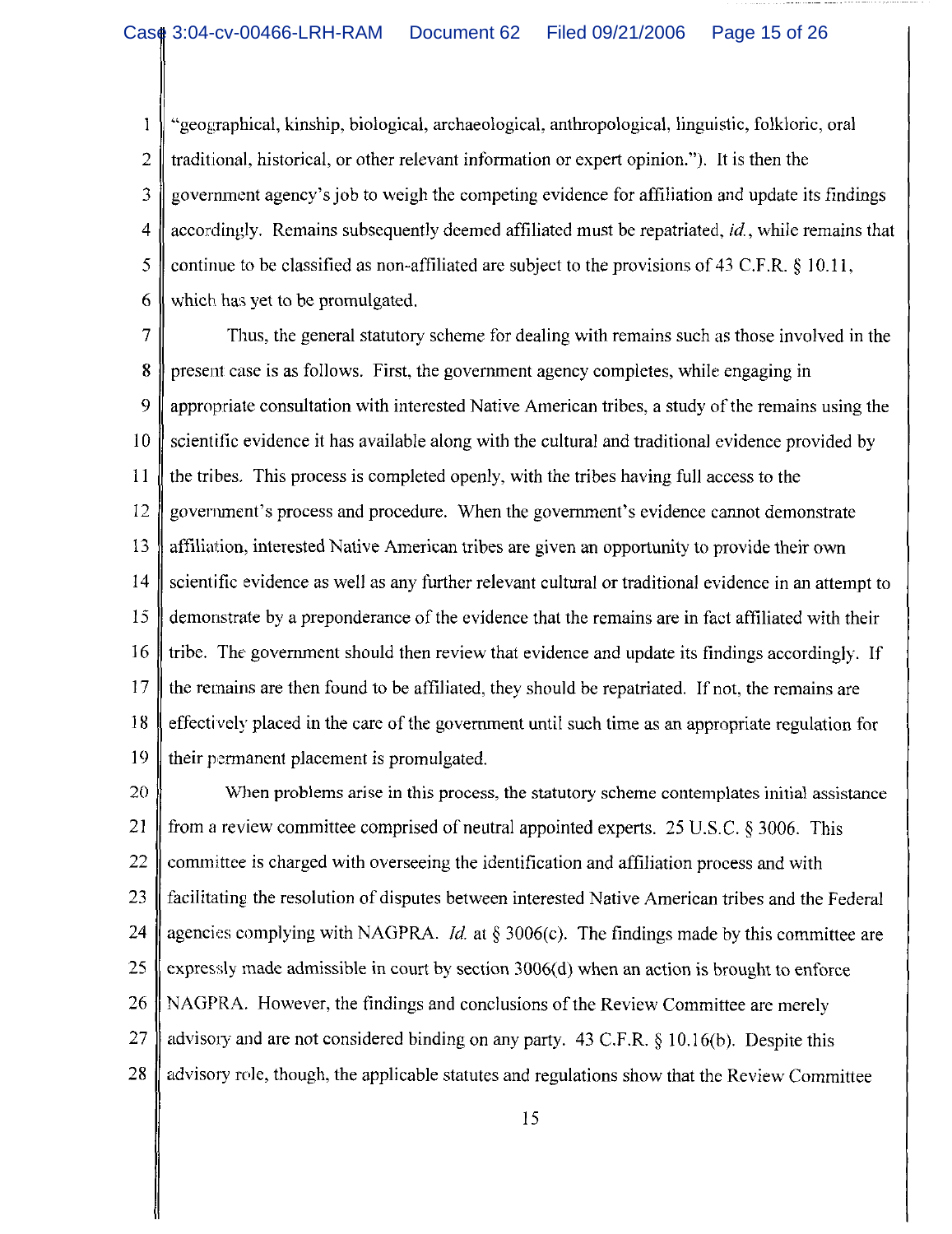plays an integral role in facilitating the resolution of disputes arising under NAGPRA.  $\mathbf{1}$ 

 $\overline{2}$ Having summarized NAGPRA's intended process and its dispute resolution mechanisms, the court now turns to the Tribe's contentions that BLM failed to adhere to the procedures 3  $\overline{4}$ delineated above.

5

## Consultation

T.

The Tribe contends that BLM failed in its duty to consult with the Tribe in two distinct 6  $\overline{7}$ ways. First, the Tribe argues that BLM failed to consult in any manner after the tribe retained 8 experts to present their opinions on the affiliation issue. Second, the Tribe states that BLM failed 9 to adhere to the consultation requirements of 43 C.F.R.  $\S$  10.9(b)(4)(ii). In response, BLM notes  $10$ that it held several meetings with the Tribe and states that it believes these meetings satisfied its consultation requirements. 11

 $12$ The focus of the Tribe's argument on this point is the fact that once the tribe retained its 13 experts, it believes BLM completely shut it out of the decision making process. The Tribe does 14 note, however, that prior to the retention of its experts there were at least some meetings that 15 touched on the affiliation issue and would be considered consultation. After considering the Tribe's arguments and the evidence supporting them, the court concludes that BLM did not 16 17 violate its duty to consult with the Tribe regarding affiliation.

18 The statutory and regulatory scheme outlined previously demonstrates that the initial 19 decision on affiliation was ultimately that of the government agency having possession of the 20 remains. The regulations on consultation further demonstrate that the process is not designed to 21 foster an academic debate on the issue of cultural affiliation, but rather to aid the government 22 agency in compiling the necessary cultural data needed to reach its decision and to work on an 23 agreement with interested Native American tribes regarding how the overall process should 24 work. For example, 43 C.F.R.  $\S$  10.9(b)(4), the main regulatory provision contested by the Tribe 25 in this argument, requires the government agency to "request, as appropriate" information from 26 interested parties which includes "recommendations on how the consultation process should be conducted." These recommendations concerning the consultation process, however, are limited 27 28 to information such as names and contact information for lineal descendants of the remains, 43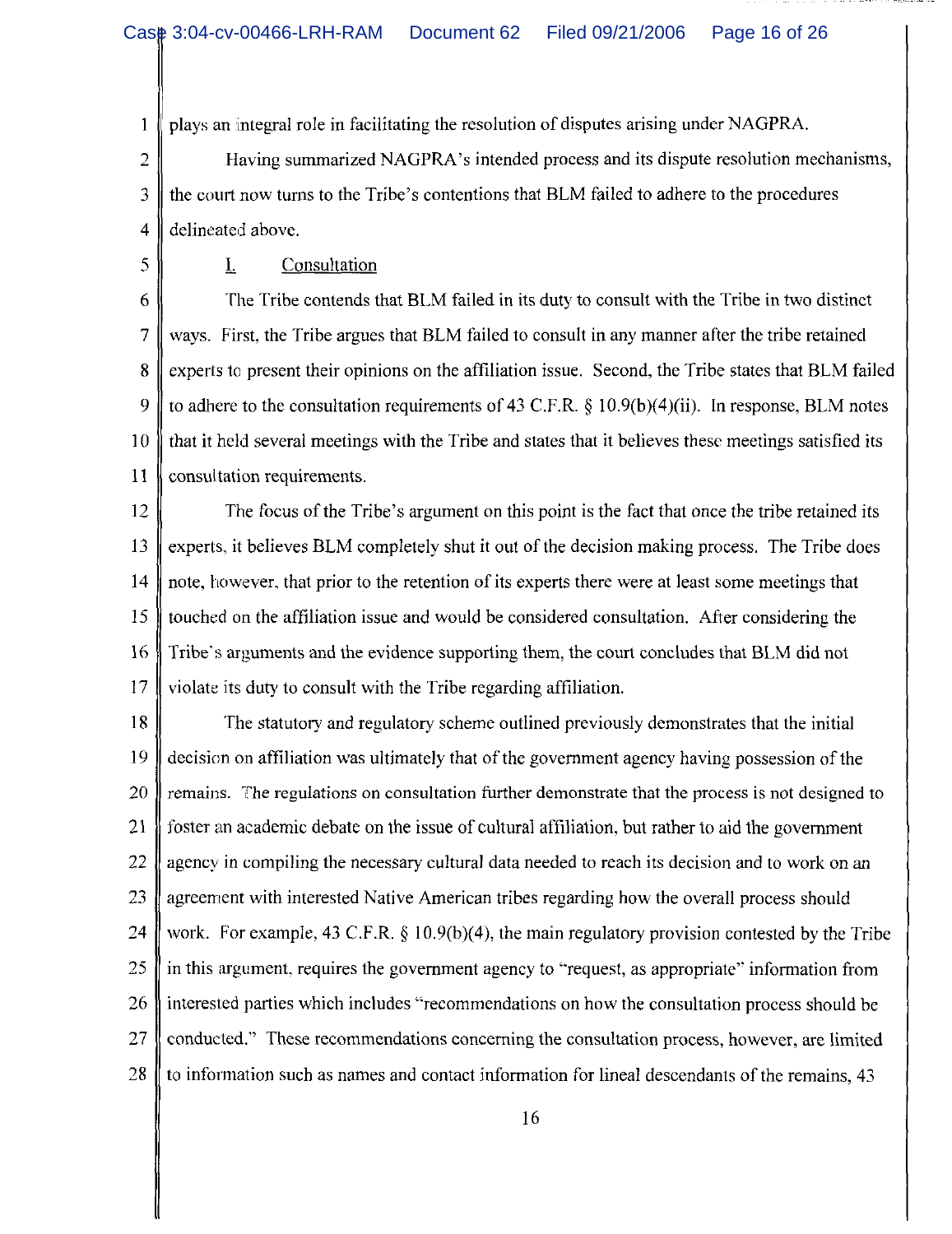C.F.R.  $\{10.9(b)(4)(ii)(A)\}$ , and names and contact information of religious leaders who would 1 have information about the remains and their associated funerary objects. *Id.* at  $\S$  $\overline{2}$  $10.9(b)(4)(ii)(B)$ . Thus, the type of information sought to be gained from the consultation 3 process is not that which would ignite a full academic debate on affiliation, but rather the type of  $\overline{4}$ 5 information that only the interested tribes could provide regarding the remains such as their connection to current descendants and their relation to the burial practices of the interested tribe. 6

The Tribe does not contest BLM's information gathering practice, but rather its failure to 7 extend the scope of the consultation to allow the Tribe to present scientific evidence which 8 9 would refute BLM's initial determination. This is not the purpose of the initial consultation requirement, and therefore no violation of NAGPRA can be found in BLM's failure to comply 10 with the Tribe's requests at this stage. 11

The court is aware that the NAGPRA Review Committee found that BLM wholly failed 12 to consult with the Tribe when it reviewed the matter. While this evidence, as noted above, is 13  $14$ admissible, it is not binding on the court. It is possible to see why the Review Committee would 15 reach such a conclusion. However, given the purposes of the initial consultation requirements, BLM's failure to continue meetings and consultations with the Tribe after it retained experts and 16 sought to introduce that evidence into BLM's decision-making process is not an error under the 17 18 statute.

19

#### ii. 45-day Deadline

The Tribe next argues that BLM imposed a 45-day deadline to respond to its final 20 determination of non-affiliation that was without statutory or regulatory support and against the 21 22 procedures of law required by NAGPRA. BLM responds by setting forth three reasons why the 45-day deadline was not improper. First, BLM states that it had been asking the Tribe to provide 23 information regarding repatriation since April, 1996. Second, BLM claims that the Tribe had 24 25 repeatedly criticized BLM for its delay in the proceedings yet waited until 1999 to retain experts and seek an extension. Finally, BLM notes that its finding of non-affiliation requires it to 26 27 continue to accept and consider evidence provided by the Tribe.

28

The court notes that an agency has the freedom to "fashion [its] own rules of procedure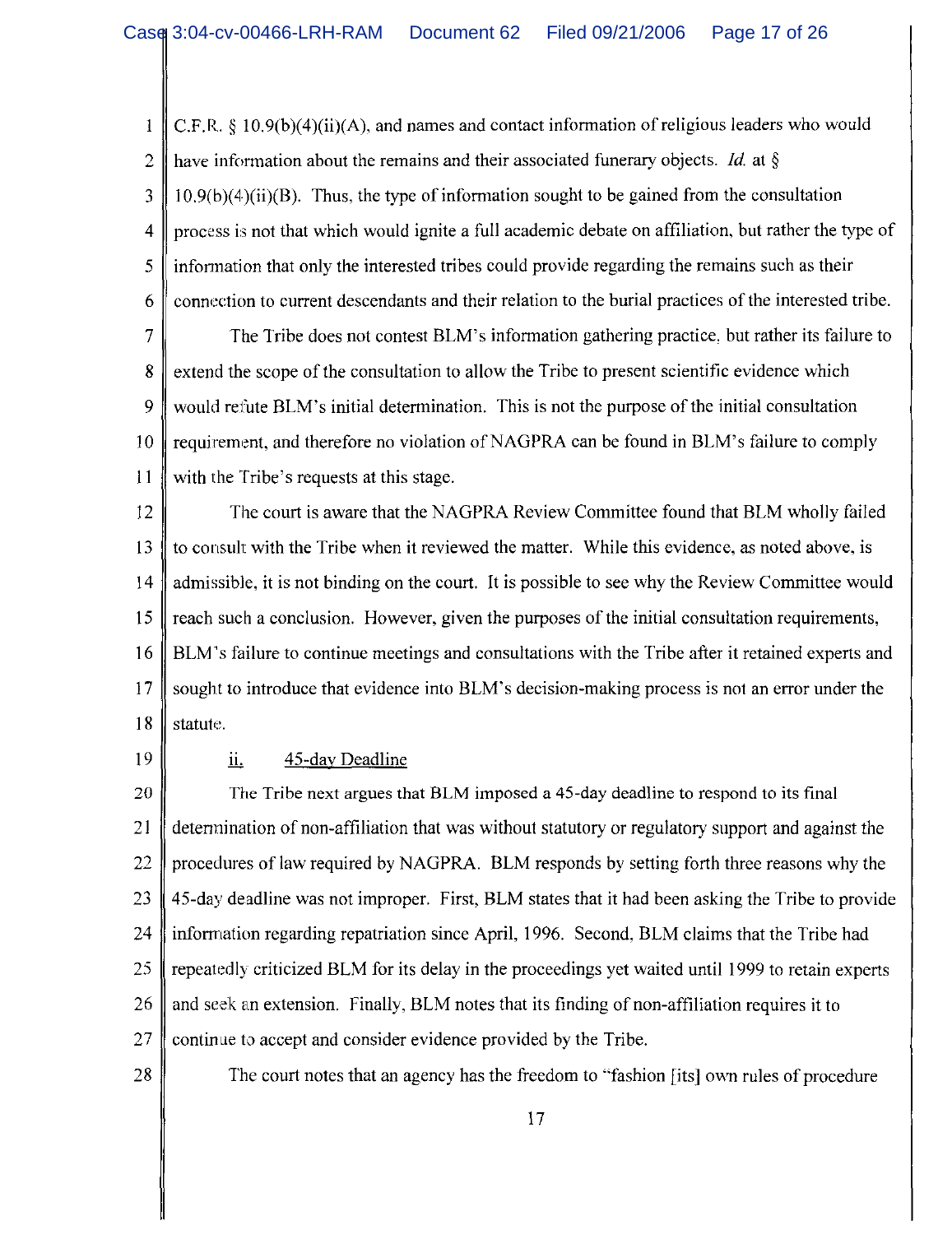and to pursue methods of inquiry capable of permitting [it] to discharge [its] multitudinous  $\mathbf{1}$  $\overline{2}$ duties." FCC v. Pottsville, 309 U.S. 134, 143 (1940). This authority allows for agencies such as BLM to set deadlines as needed in order to ensure the timely and proper disposition of matters 3 before it. Thus, the issue before the court is whether the 45-day deadline was improperly short as  $\overline{4}$ a matter of law given the extensive time spent by BLM to reach a determination of non-5 6 affiliation.

 $\overline{7}$ The court, however, need not reach a decision on this issue. As the decision to uphold the non-affiliation finding is deemed arbitrary and capricious below, any potential procedural error 8 9 surrounding when materials needed to be submitted is moot because BLM will once again be required to acknowledge and consider the evidence heretofore presented by the tribe when  $10$ upholding or reversing its previous determination.<sup>5</sup>  $11$ 

12

#### iii. **Review Committee**

13 The Tribe also contends that BLM did not observe the procedures required by law in this matter by failing to properly engage in the proceedings of, and consider the recommendations -14 15 made by, the Review Committee. The Review Committee was first brought into this matter in 16 November, 1998. At that time, the Review Committee determined that, as no decision on  $17$ affiliation had been made by BLM, their involvement would be premature and declined to consider the matter. The Review Committee was next consulted in October, 2000. A hearing 18

19

<sup>20</sup>  $\frac{1}{3}$ . The court notes that this issue is the only of the three procedural issues which is 21 rendered moot by the finding of an arbitrary and capricious decision on the Tribe's repatriation request. If BLM had not followed the statutory consultation requirements, the remand might well 22 have required BLM to begin the entire decision making process anew. If the following inquiry 23 regarding interactions with the Review Committee discovered an error BLM might well be required to change its determination to comply with the Review Committee findings without 24 further chance for analysis by BLM. However, even if an error were found concerning the 45day deadline, no additional action would be required by BLM. This is because the remand based 25 on an arbitrary and capricious decision already requires BLM to consider the full range of 26 evidence before it: evidence which includes all of the Tribe's evidence to date. BLM will, of course, be expected to set a reasonable deadline for any additional evidence that may exist, but 27 that deadline would not be affected by any decision regarding the previous deadline and its 28 relation to the affiliation determination process.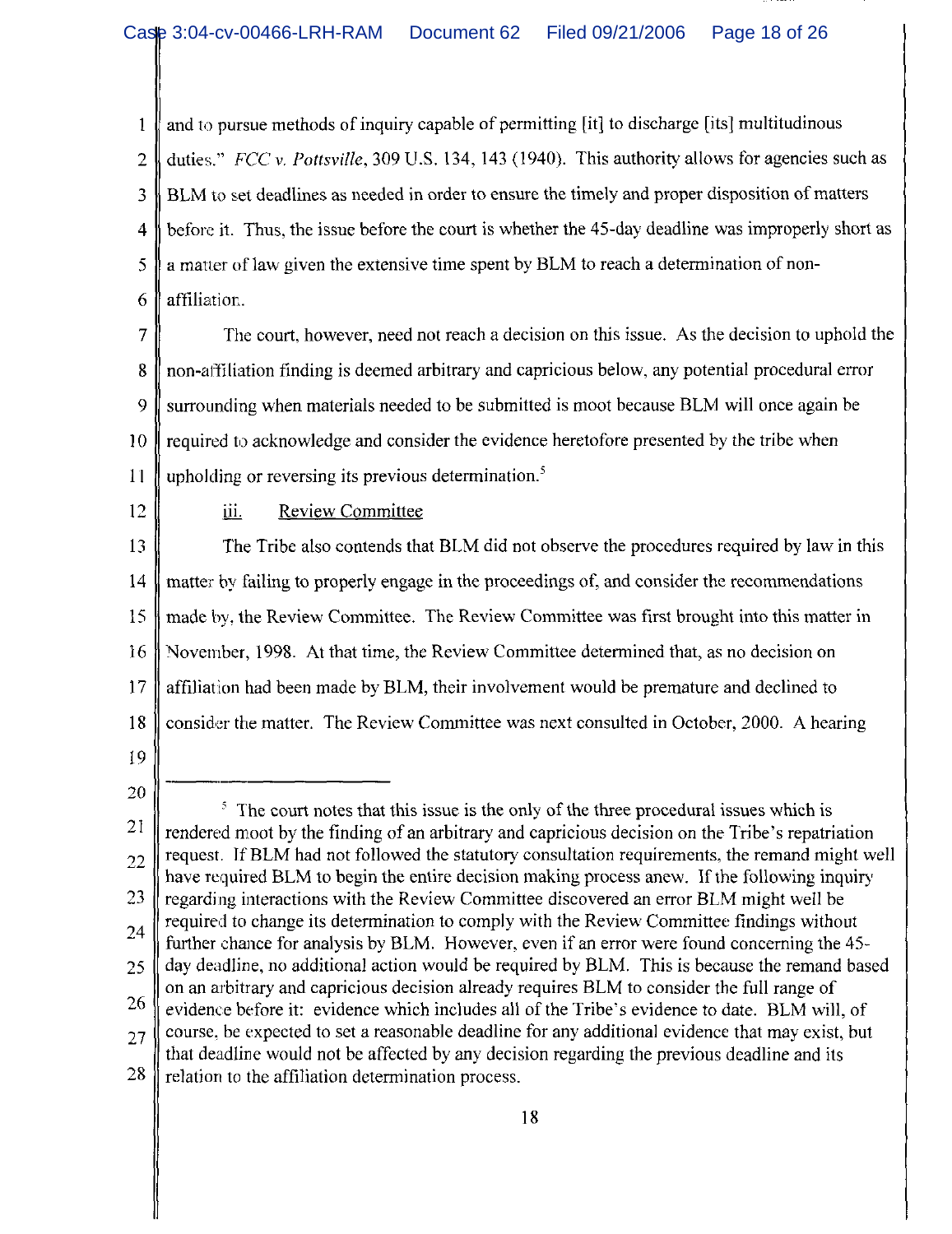$\mathbf{1}$ was held in which the Tribe presented evidence not previously considered by BLM, and BLM  $\overline{2}$ provided its previous determination to the committee but did not attend the hearing. The 3 committee decided in November 2001, on a 6-1 vote in all matters, that BLM had not engaged in  $\overline{4}$ proper consultation with the Tribe, that the remains of the Spirit Cave Man were in fact culturally 5 affiliated with the Tribe, and that the remains should be repatriated.

6

BLM took the position that the Review Committee had no authority to issue binding  $\overline{7}$ decisions regarding affiliation and did not change its position on affiliation. However, the matter 8 was then passed up the chain of command where it was to be reviewed by higher ranking BLM 9 officials. The Tribe contends that BLM's refusal to reconsider its position upon the Review  $10$ Committee's findings and its choice not to participate in the proceedings themselves failed to  $11$ adhere to the procedures required by NAGPRA. The court disagrees.

12 The Review Committee is responsible for "reviewing and making findings related to" the 13 cultural affiliation of remains and the return of those remains when requested to do so by an  $14$ affected party. 25 U.S.C. § 3006(c)(3)(A)-(B). The Review Committee is also charged with 15 "facilitating the resolution of any disputes" between Native American tribes and government 16 agencies. *Id.* at § 3006(c)(4). However, the regulations promulgated demonstrate that the Review Committee is merely an advisory board whose determinations, while persuasive, are not 17 binding on either the Native American tribes or any government agency. 43 C.F.R. § 10.16(b). 18 19 Neither party has contested the advisory role of the Review Committee nor alleged that its 20 determinations should be binding on the parties. Thus, the court is faced with determining what 21 level of participation in and consideration of the Review Committee's actions is mandated by  $22$ NAGPRA.

23 The court concludes that, under the facts of this case, BLM has complied with the 24 minimum participation requirements NAGPRA imposes on parties when dealing with the 25 Review Committee. It is not disputed that BLM failed to attend the Review Committee hearing 26 in which the Tribe presented its evidence for affiliation. However, nothing in the statutes or 27 regulations involved here mandate actual physical presence at the hearing. The Review 28 Committee's work as an advisory board means that it does not have to have both parties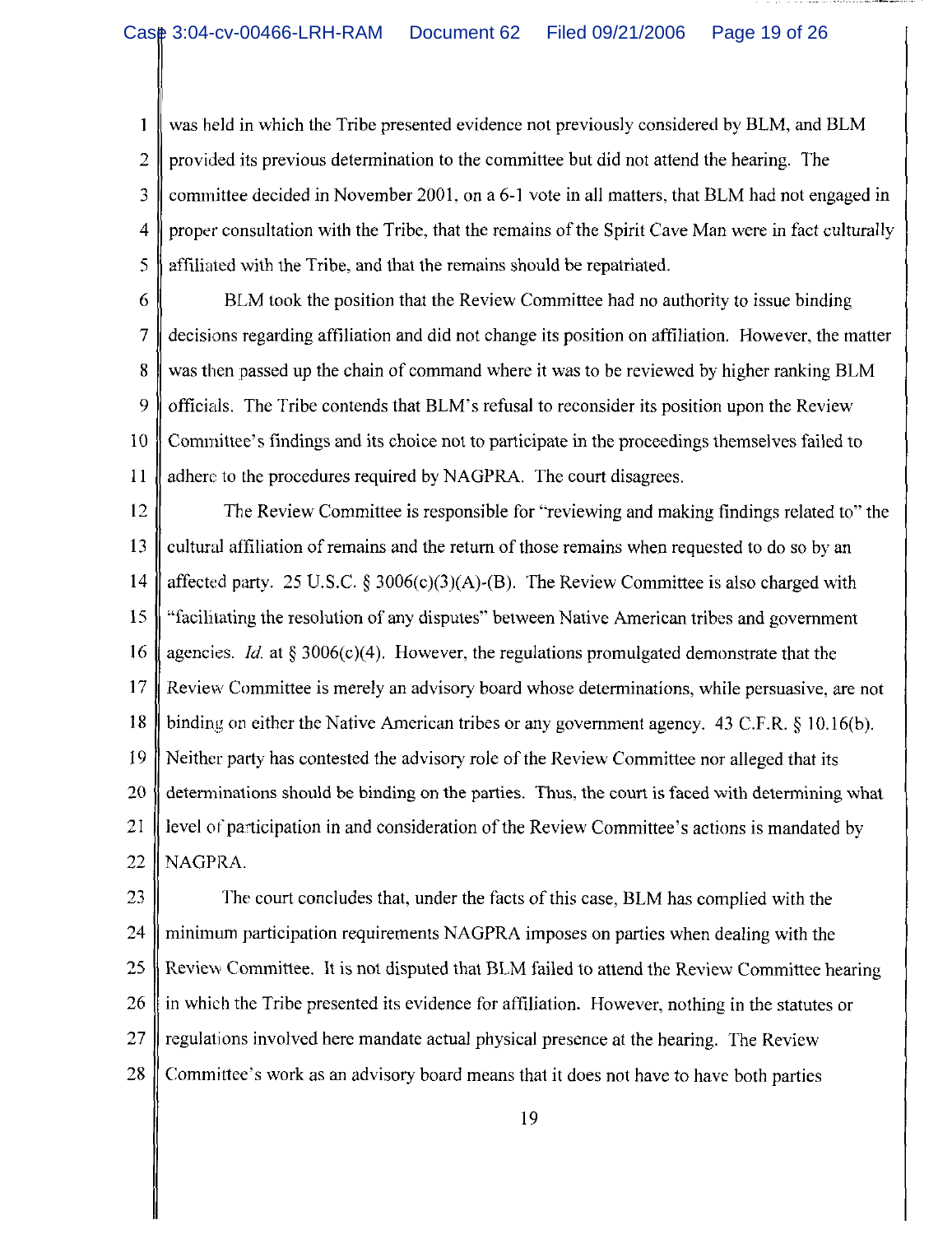physically present before it in order to properly review the evidence and make a recommendation 1 on action. BLM did not altogether shun its obligations to the Review Committee, either. BLM 2 3 provided its full decision, which included the reasoning behind its findings to the Review Committee, as its statement on why its decision was proper. It was BLM's choice whether to  $\overline{4}$ 5 further defend its position at this stage or simply rely on its previous work. BLM's choice to rely on its previous work was not unreasonable and certainly did not fail to observe the procedures 6  $\overline{7}$ required by NAGPRA.

8 The court also finds no error in BLM's failure to reconsider its decision purely on the basis of an adverse ruling by the Review Committee. As noted, the Review Committee is an 9 advisory board, although its decisions could be given substantial weight should a dispute reach  $10$ the courts. There is, however, nothing in the statures or regulations which compels a government 11  $12$ agency to follow the directives of the Review Committee. Further, this court is not interested in 13 reading into the statute a mandate to reconsider a previous decision made by a government 14 agency based solely on the views of the Review Committee when there is an adequate 15 mechanism for further review. Namely, interested tribes may seek to prove affiliation by a 16 preponderance of the evidence when a finding of non-affiliation is made.

 $17$ It is important to note that the court does not conclude that the Review Committee 18 findings carry no weight or are insignificant in the overall scheme of NAGPRA. As will be seen 19 below, the Review Committee findings are indeed relevant when determining whether a 20 government agency's determination of non-affiliation is arbitrary or capricious. However, this 21 value of the Review Committee's findings does not create an independent duty for government 22 agencies to review or amend their findings merely because the Review Committee has disagreed 23 with them. The impetus for review comes from the interested Native American tribe's right to 24 present evidence to prove affiliation, not from the Review Committee's ability to provide 25 advisory findings and opinions in the matter. As such, the court cannot conclude that BLM failed 26 to adhere to the procedures required by NAGPRA when it chose not to participate in the Review 27 Committee proceedings or when it chose not to review its prior decision based purely on the 28 adverse opinion of the Review Committee.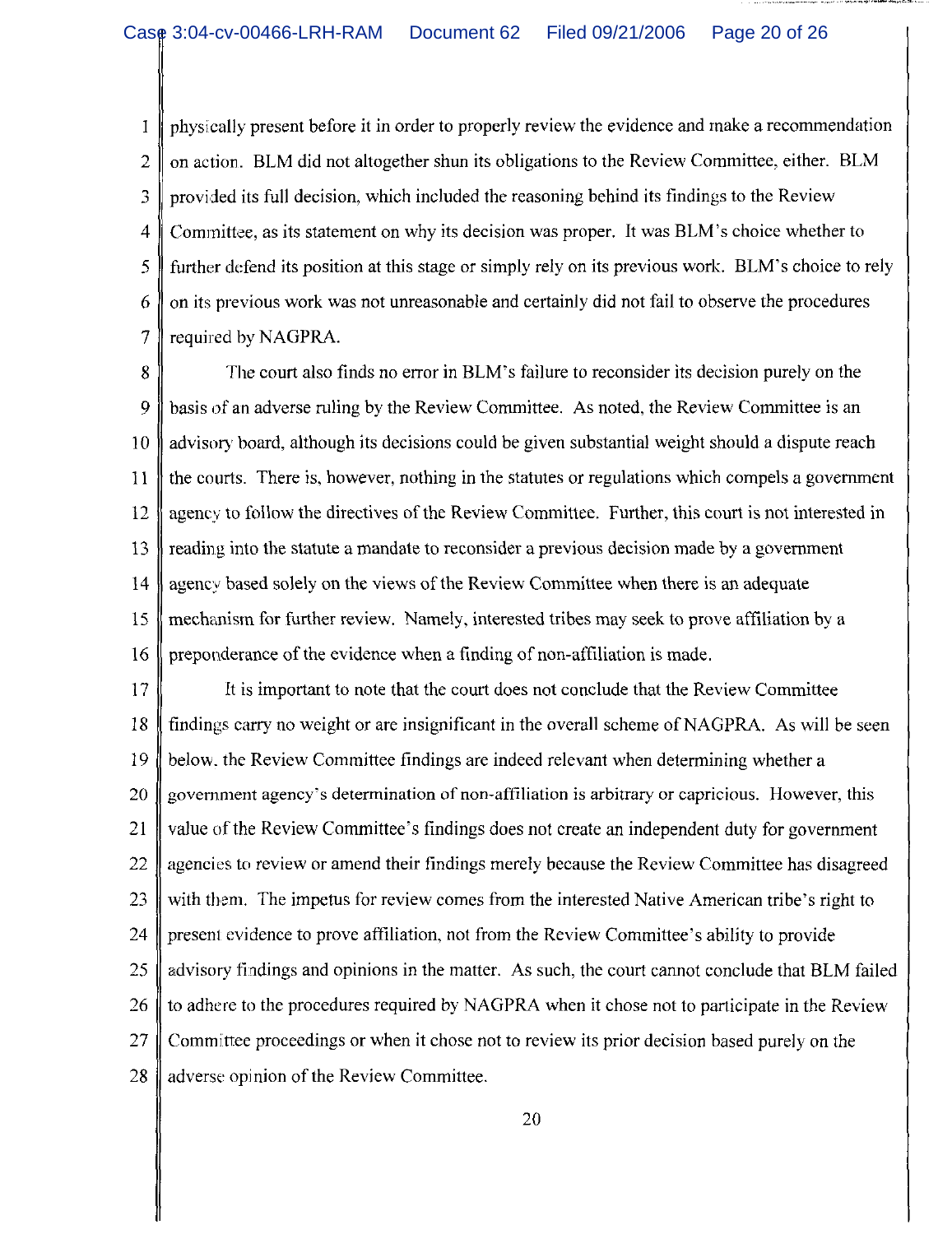Decision as Arbitrary and Capricious  $b$ .

 $\overline{2}$ Substantively, the Tribe attacks BLM's determination that the Spirit Cave Man remains are not affiliated to any present day Native American tribe by claiming that decision is arbitrary 3 and capricious. The APA allows a court to overturn an agency's decision when the contested  $\overline{4}$ 5 "agency action, findings, and conclusions [are] found to be . . . arbitrary, capricious, an abuse of discretion or otherwise not in accordance with the law . . . . " 5 U.S.C. § 706(2)(A). In 6  $\overline{7}$ Bonnichsen v. United States, 969 F.Supp. 628, 644 (D. Or. 1997) (Bonnichsen  $I^6$ , the court,  $\boldsymbol{8}$ citing to Northwest Motorcycle Association v. United States Department of Agriculture, 18 F.3d 9 1468. 1471 (9th Cir. 1994), and Mt. Diablo Hospital v. Shalala, 3 F.3d 1226, 1232 (9th Cir.  $10$ 1993), summarized when an agency decision will be considered arbitrary and capricious. 11 According to *Bonnichsen I*, the agency decision must be based on a consideration of the relevant 12 factors. Further, the failure of an agency to gather or to consider relevant evidence may result in 13 the decision being set aside. Finally, in considering the relevant evidence, an agency must 14 "articulate a satisfactory explanation of its action including a rational connection between the 15 facts found and the choice made." *Bonnichsen I*, 969 F.Supp. at 644. 16 The Tribe attacks BLM's decision on the aforementioned grounds. Specifically, the Tribe 17 contends that the scientific evidence it provided to BLM prior to its final determination was not 18 properly considered in BLM's position paper. Further, the Tribe contends that BLM did not 19 consider the findings of the Review Committee when its final decision was contested through the

20 statutory review process. Finally, the Tribe contends that BLM failed to consider the scientific 21 evidence that was first provided to the Review Committee after BLM's final determination of

22

 $\mathbf{1}$ 

 $6$  The court cites to the District Court opinions in the Bonnichsen line of cases, 23 recognizing that several issues were appealed and multiple orders were eventually entered. 24 However, as the *Bonnichsen* line of cases represent the primary, and most complete, prior treatment of issues arising under NAGPRA, the court finds all aspects of that case which have 25 not been overturned on appeal persuasive. For this particular issue, the court notes that the 26 *Bonnichsen* court summarized the considerations surrounding an allegation that an agency decision is arbitrary and capricious. While an appeal was taken, this issue, and the court's views 27 on this matter, were not contested at the appellate level. Thus, the court finds the *Bonnichsen* 28 court's analysis on the arbitrary and capricious issue instructive in this matter.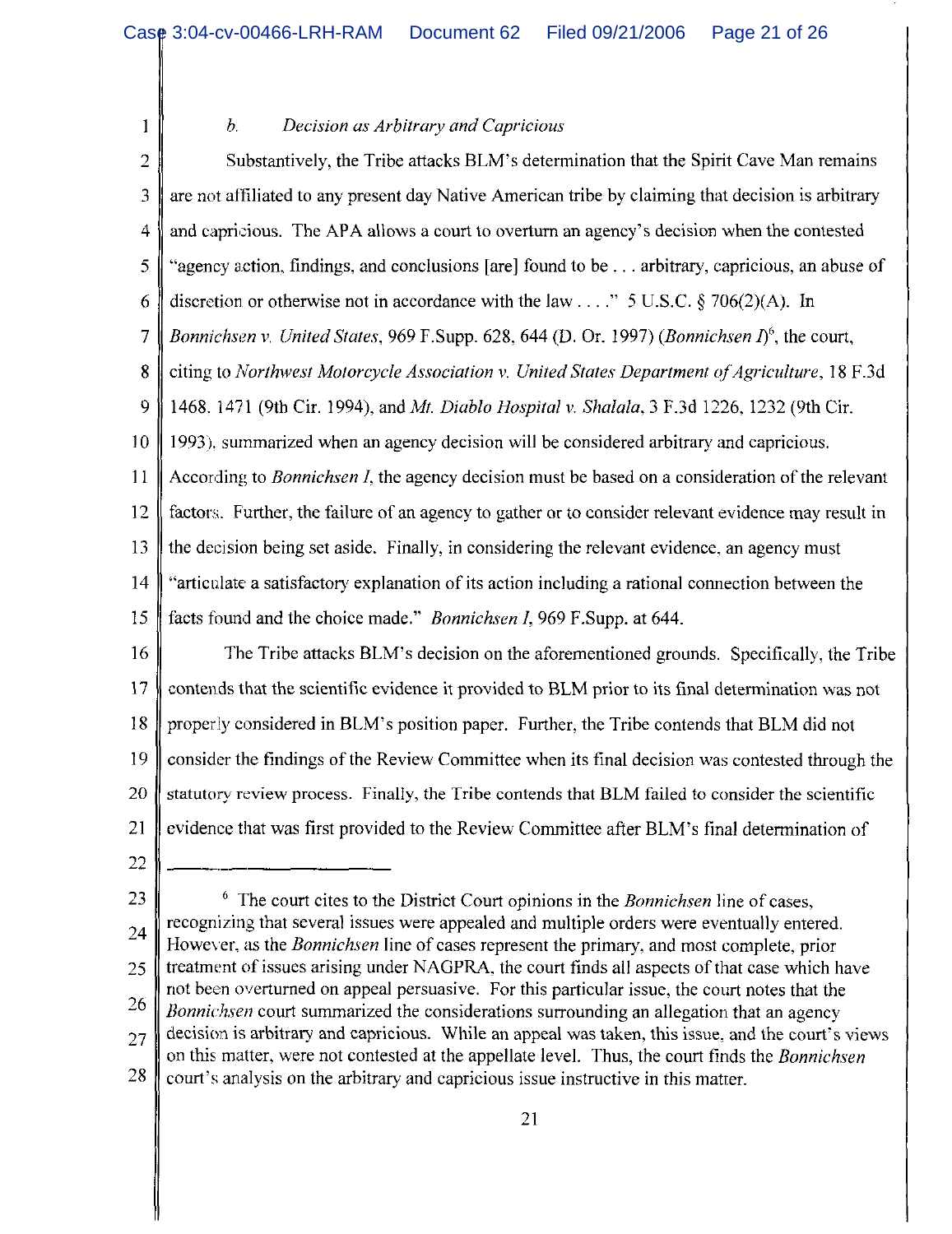non-affiliation.  $\mathbf{1}$ 

The court first recalls that BLM was under no obligation to accept the Tribe's scientific  $\overline{2}$ evidence prior to making its own initial determination regarding affiliation. As noted above, the 3 statute contemplates a gathering of information available to BLM for the purpose of making an  $\overline{4}$ internal determination on affiliation. However, BLM chose to accept the Tribe's initial offering 5 of scientific evidence.<sup>7</sup> As such, it appears improper to the court to conclude that, despite having 6  $\overline{7}$ the Tribe's scientific evidence and a premature request for repatriation, BLM was under no 8 obligation to fairly consider the Tribe's submissions. However, the court need not determine 9 whether BLM properly considered this evidence, as the process of determining affiliation finally concluded with a finding of non-affiliation.  $10$ 

At the point of BLM's finding that the remains were not affiliated with a present day 11 Native American tribe, the Tribe's request for repatriation became ripe. In the process of that 12 dispute, the Tribe turned to the Review Committee to review BLM's determination and to help 13  $14$ settle the matter. As part of those proceedings, the Tribe provided previously unknown scientific evidence to the Committee. 15

16 In reviewing the post-Review Committee proceedings in this matter, the court finds that 17 BLM did not fairly and adequately consider the evidence provided by the Tribe and the Review 18 Committee's findings. When the matter was returned to BLM, it responded by claiming that the 19 Committee's findings were merely advisory and not binding. While this statement is no doubt 20 accurate, it avoids the fact that a repatriation request was pending, which necessitated a thorough 21 review of the evidence, including the basis for the Committee's findings. Rather than conduct 22 that review, BLM passed the issue up the chain of command. While there are factual 23 implications which suggest that the evidence was reviewed to some extent, there is no

24

 $\frac{7}{7}$  As noted previously, the procedural position of this case is fairly muddled. The Tribe 25 entered its request for repatriation prior to a final decision on affiliation. BLM entered tentative 26 findings of non-affiliation but later backed off those findings to further research the issue. BLM then accepted the scientific evidence the Tribe presented prior to making its final determination  $27$ on affiliation. The court has taken account of both the actual procedure and the expected 28 procedure in determining whether an error exists.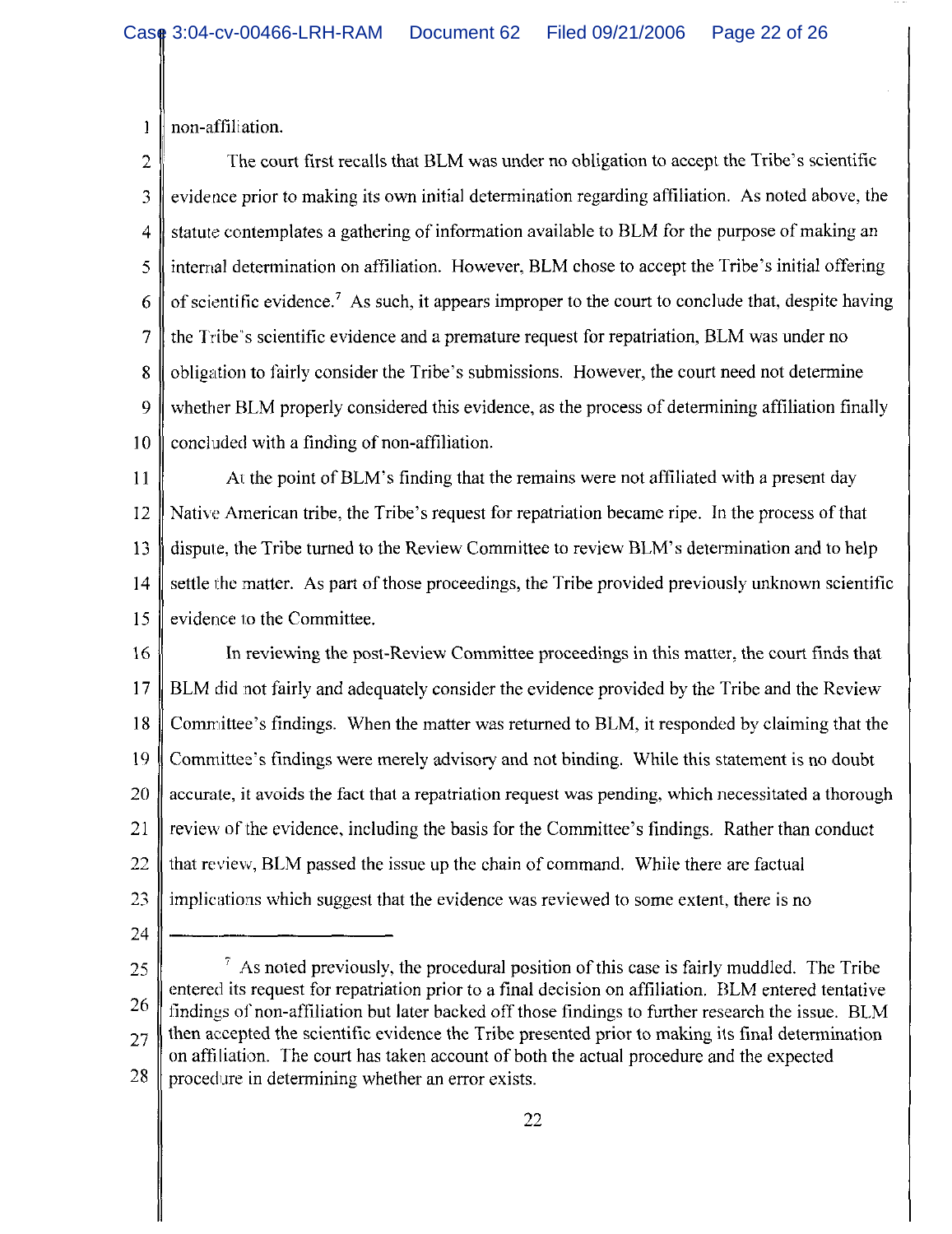overarching determination by BLM which explains the reasons for its actions and determinations.  $\mathbf{1}$ This demonstrates error, for an agency must, despite being given great leeway in exercising its 2 3 discretion, "cogently explain why it has exercised its discretion in a given manner." Motor Vehicle Mfrs. Ass'n of the United States, Inc. v. State Farm Mut. Auto. Ins. Co., 43 U.S. 29, 48- $\overline{4}$ 5 49 (1983).

6 In this matter, there is no cogent explanation why BLM chose to deny the repatriation  $\overline{7}$ request. There is no weighing of the competing evidence, nor is there an explanation why the 8 Tribe's evidence is not sufficient or the Review Committee's findings are not persuasive. While 9 the court can understand how the difficult procedural morass that this proceeding became could make it difficult for BLM to properly execute its administrative duties, this failure cannot be 10 11 excused. The Committee reviewed all the materials before it, including BLM's submissions, and  $12$ concluded that the remains were affiliated and should be repatriated to the Tribe. The Committee 13 then forwarded all this information to BLM for its consideration. It was then incumbent upon 14 BLM to reconsider its view on affiliation based on the Tribe's repatriation request, the findings of the Review Committee, and the evidence provided to BLM by the Tribe.<sup>8</sup> While the court has 15 16 held that the Review Committee's findings are not binding on either BLM or the court, the  $17$ relevant statutes do make those findings relevant and persuasive, necessitating their review upon 18 a request for repatriation. Accordingly, the court finds that BLM's decision not to repatriate the 19 Spirit Cave Man remains is arbitrary and capricious and must be vacated.

20 In its briefing, BLM has made several arguments amounting to a belief that its decision 21 cannot be improper because it has the right to rely on its experts if it so chooses. The court does

22

23

<sup>8</sup> The court has held that no review was necessary based on the Review Committee 24 findings only. However, in this analysis the court is considering the fact that the Tribe had made a valid repatriation request. The repatriation request, coupled with the Review Committee 25 findings, the prior evidence submitted by the tribe and the new evidence submitted by the Tribe 26 at the Review Committee hearing is the basis for BLM's required review. Thus, the court is not contradicting its prior determination when noting that the Review Committee findings were 27 relevant in BLM's need to review the evidence post-hearing based on the Tribe's pending request 28 for repatriation.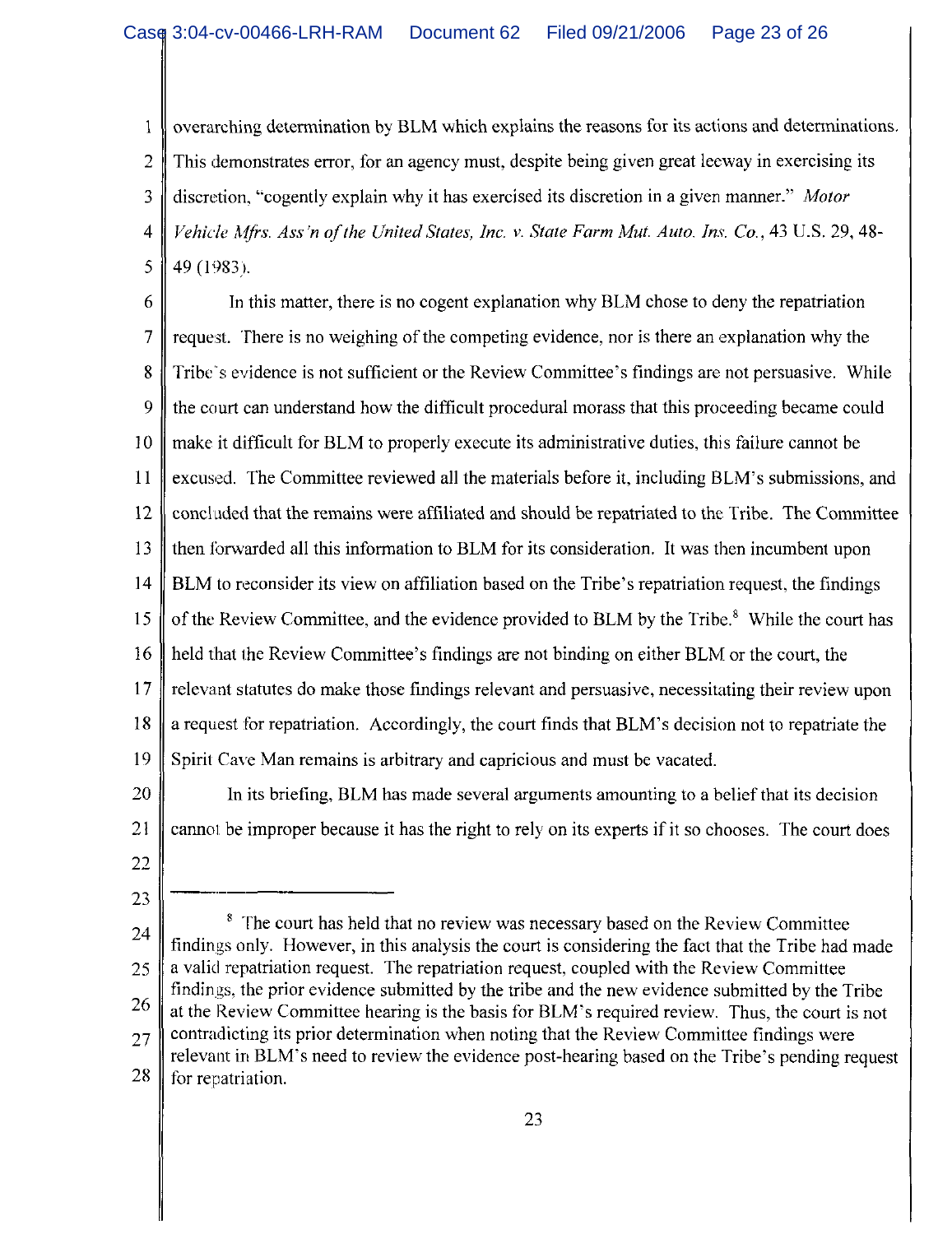not quarrel with this statement. See, Marsh v. Or. Natural Res. Council, 490 U.S. 360, 378  $\mathbf{1}$ (1989) (providing that when "specialists express conflicting views, an agency must have  $\overline{2}$  $\mathfrak{Z}$ discretion to rely on the reasonable opinions of its own qualified experts even if, as an original  $\overline{4}$ matter, a court might find contrary views more persuasive."). However, the ability to believe 5 whichever expert BLM chooses to believe, as long as sufficient evidence supports those findings, does not leave BLM free to ignore other competing views by failing to recognize their existence 6  $\overline{7}$ and refusing to describe the reasons why they were not accepted. See, id. (noting in the context of supplementing an Environmental Impact Statement that "courts should not automatically defer  $\mathbf{R}$ 9 to the agency's express reliance on an interest in finality without carefully reviewing the record and satisfying themselves that the agency has made a reasoned decision based on its evaluation of 10 11 the significance - or lack of significance - of the new information."). While BLM's final 12 statement may be a recognition that competing theories exist and that it believes the theory 13 adopted is the more appropriate of the two, this ability to choose between competing theories 14 cannot be used to wholly avoid discussion of that competing theory. Thus, on remand, BLM is 15 reminded that it must present cogent reasons for its findings, even when it is essentially choosing 16 between two competing theories.

17

### **CONCLUSION**

18 From the information before the court, it is clear that NAGPRA can be a surprisingly 19 difficult statute to implement properly. BLM, charged with making a final determination of 20 affiliation, was faced with a mountain of scientific and cultural evidence on both sides of the 21 issue. It is therefore no surprise that it chose to act cautiously and methodically to reach a final 22 decision on affiliation. However, this process became muddled by the Tribe's request for 23 repatriation. While BLM should have simply made its determination, then moved to considering 24 the Tribe's evidence for repatriation, the two issues blurred.

25 BLM received the cultural evidence it was supposed to gather in the inventory stage. 26 However, it also received a good deal of scientific evidence which was more appropriately 27 considered at the repatriation request stage. BLM then proceeded to issue its determination 28 report, taking into account some of the scientific evidence while apparently ignoring the rest.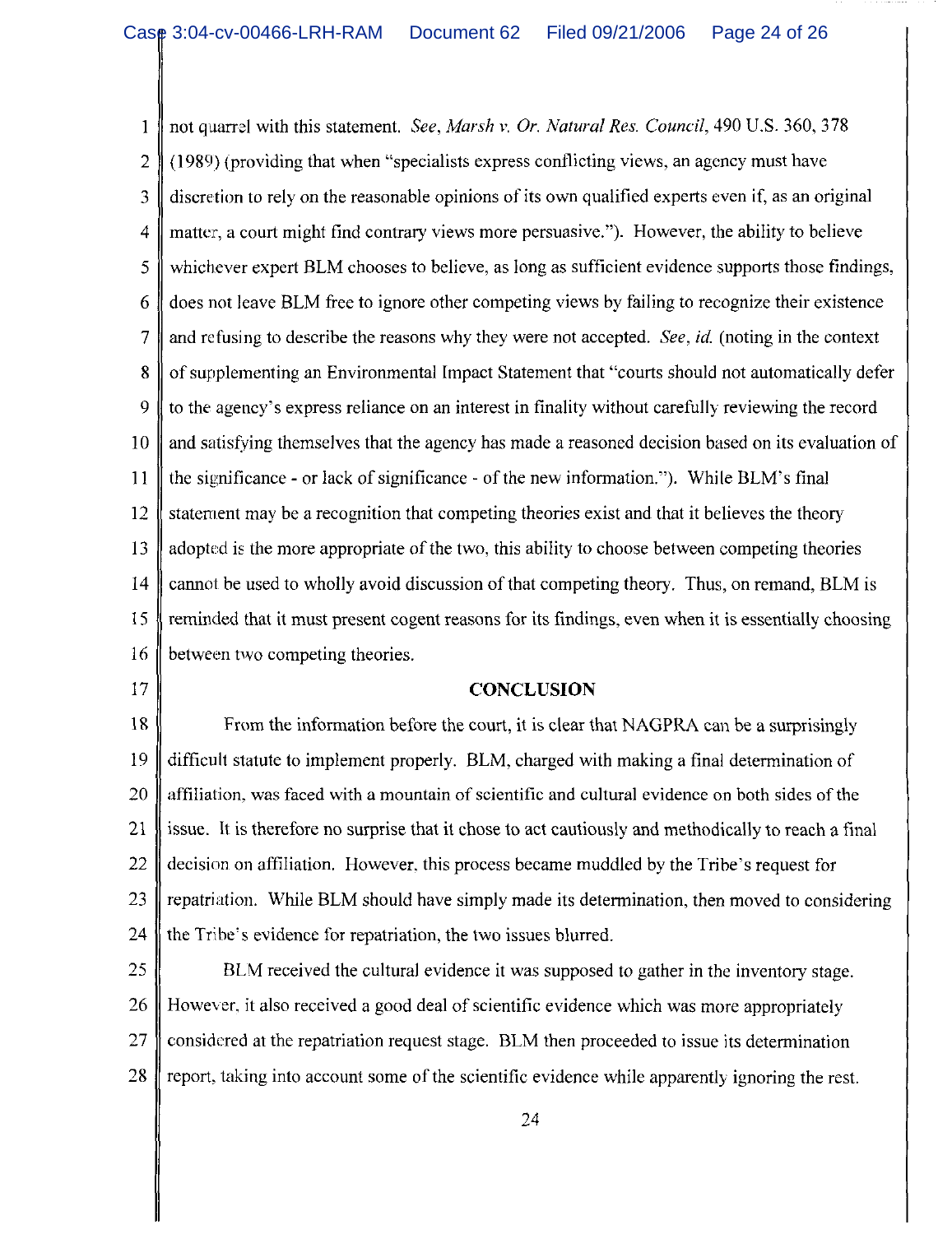The Tribe's repatriation request then became ripe, but BLM felt it had considered the evidence  $\mathbf{1}$  $\overline{2}$ presented by the Tribe. Thus, rather than review its findings based on the Tribe's evidence and 3 request for repatriation, BLM referred the matter to the Review Committee.

 $\overline{4}$ Despite this referral, however, BLM adopted the position that the Review Committee's 5 findings were merely advisory and failed to act upon their release. With a repatriation request 6 pending, scientific evidence presented on behalf of the Tribe and specific findings from the  $\overline{7}$ Review Committee opposed to BLM's initial determination, some explanation why BLM's 8 initial determination was correct was required. Instead, the issue was passed up the chain of 9 command and lost. The final decision, that no further course of action was available, wholly  $10$ failed to meet the requirements placed on BLM by NAGPRA's authorization of a repatriation 11 request by the Tribe and the APA's standards for determining whether an agency decision was 12 arbitrary and capricious.

13 The court finds that BLM made a final agency determination on affiliation in this matter. 14 There is no error, however, in the procedures employed by BLM in making its initial determination of non-affiliation. Instead, the error arose when BLM dismissed the evidence 15 16 provided by the Tribe in support of its repatriation request, including that evidence which arose 17 through the Review Committee proceedings, without fully explaining the reasons behind its 18 actions. NAGPRA requires BLM to fully and fairly consider this evidence and to uphold or reverse its determination of non-affiliation based on a reasoned and coherent discussion of the 19 20 evidence and BLM's reasons for believing or disbelieving it. This discussion never occurred, 21 necessitating a finding that BLM's determination was arbitrary and capricious.

22 The court notes, however, that this order does not determine that BLM's initial 23 determination of non-affiliation is wrong and should not be read to mandate a finding of 24 affiliation by BLM. The issues surrounding the age of the remains and the competing theories of 25 population migration in the area make BLM's determination difficult to reach at best. Further, the Bonnichsen cases and their impact on defining historical remains as Native American make 26 27 BLM's job that much more difficult. The order merely states that BLM was presented with a 28 valid repatriation request and a significant amount of scientific and cultural evidence, as well as